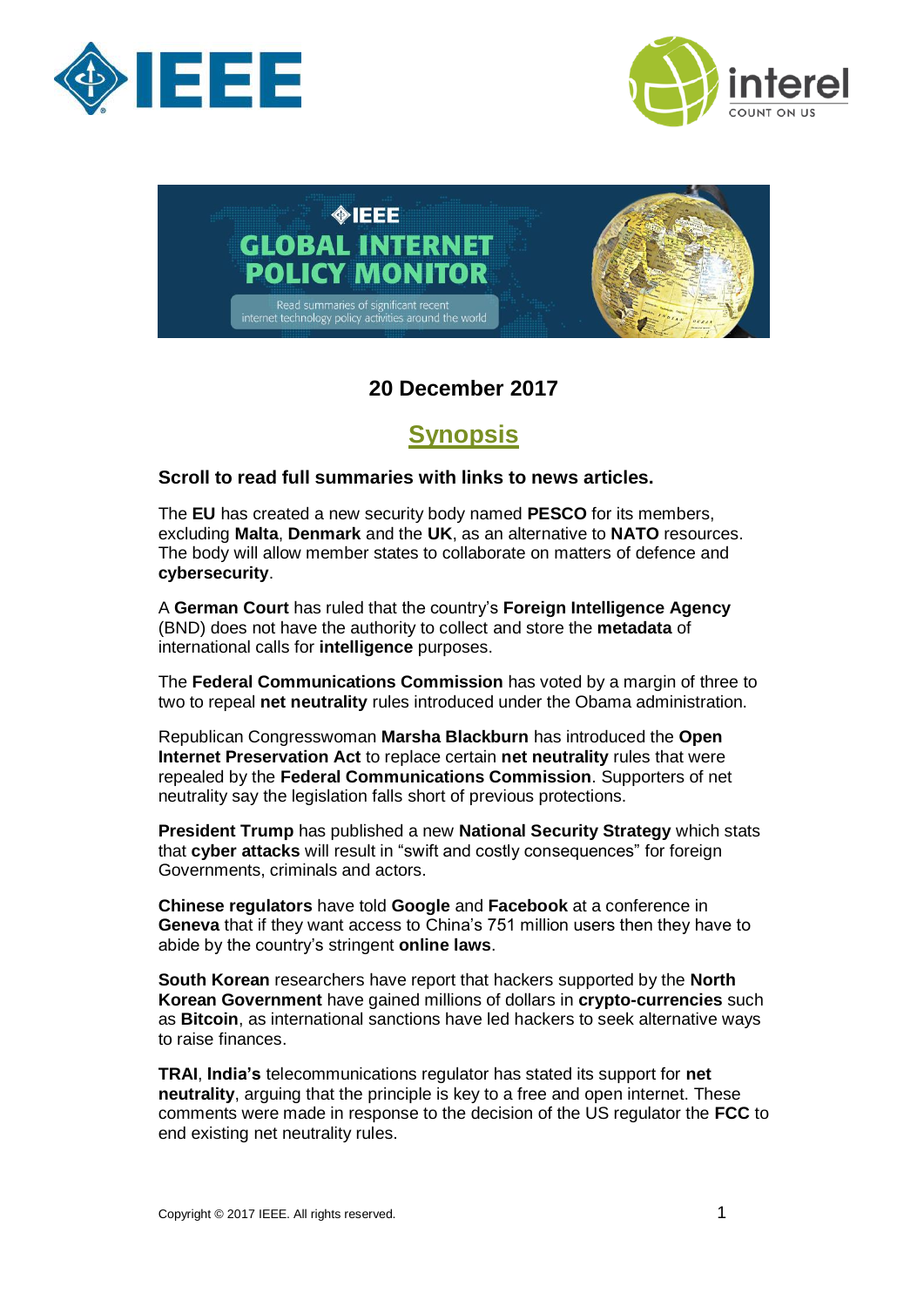



The **European Union** is aiming to strike a deal with **Japan** to allow data to flow seamlessly between the bloc and Japan by early next year.

The **Ethiopian Government** has partially blocked **social media** platforms such as **Facebook**, **Twitter** and **YouTube** due to a rise in ethnic tensions and anti-Government **protests.** 

The **Ericsson Mobility Report** has found that **Nigeria** and other sub-Saharan **African countries** will have **5G** subscriptions by 2022.

**UK** Air Chief **Marshall Peach** chair of the **NATO** military committee has warned that **Russia** could cut off **internet** communications to the UK and NATO nations after Russian ships were spotted close to underwater cables in the Atlantic.

Disclaimer: Please note that this monitor is a summary of news sources and does not reflect the official views of IEEE.

For more information, visit the [IEEE Internet Initiative website,](http://internetinitiative.ieee.org/) and see *[IEEE Global Internet](http://internetinitiative.ieee.org/resources/ieee-global-internet-governance-monitor)*  **[Policy Monitor](http://internetinitiative.ieee.org/resources/ieee-global-internet-governance-monitor)** past issues. Join **[IEEE Collabratec™](http://bmsmail2.ieee.org/ctd/lu?RID=1-4C65BMA&CON=1-KJ9OXQ&PRO=&AID=&OID=1-3CI7KEN&CID=1-442XXWX&COID=1-4BFVRO1&T=https%3a%2f%2fieee-collabratec.ieee.org%2fapp%2fcommunity%2f65&Z=d142a1a453a4aebed1ccf13af75cef0&TN=7&RT=Clicked+On+URL)** Internet Technology Policy Community discussions related to internet policy issues and to collaborate with other members of the global technical and policy communities.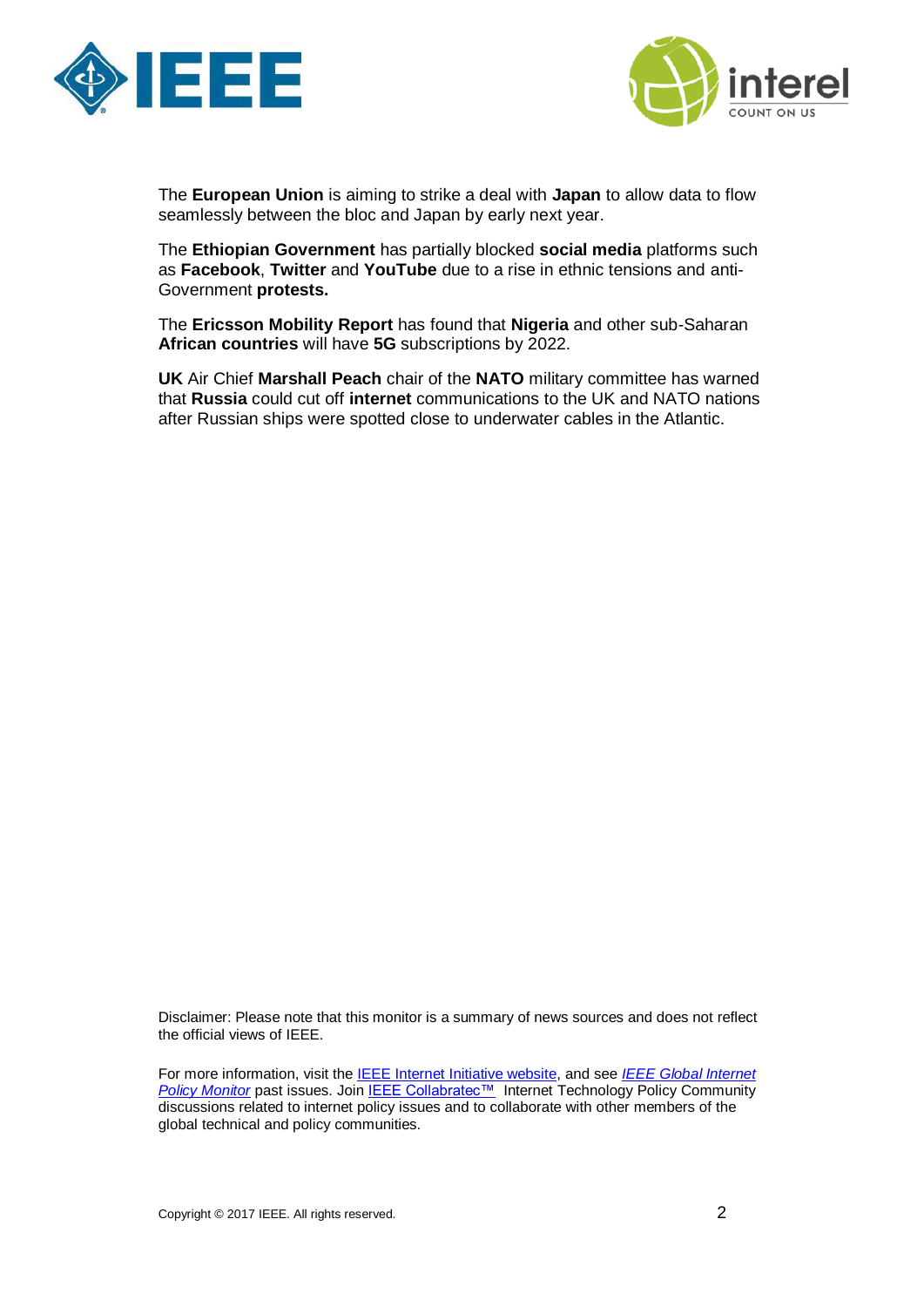



## **IEEE Global Internet Policy Monitor**

## 21 December 2017

## **Table of Contents**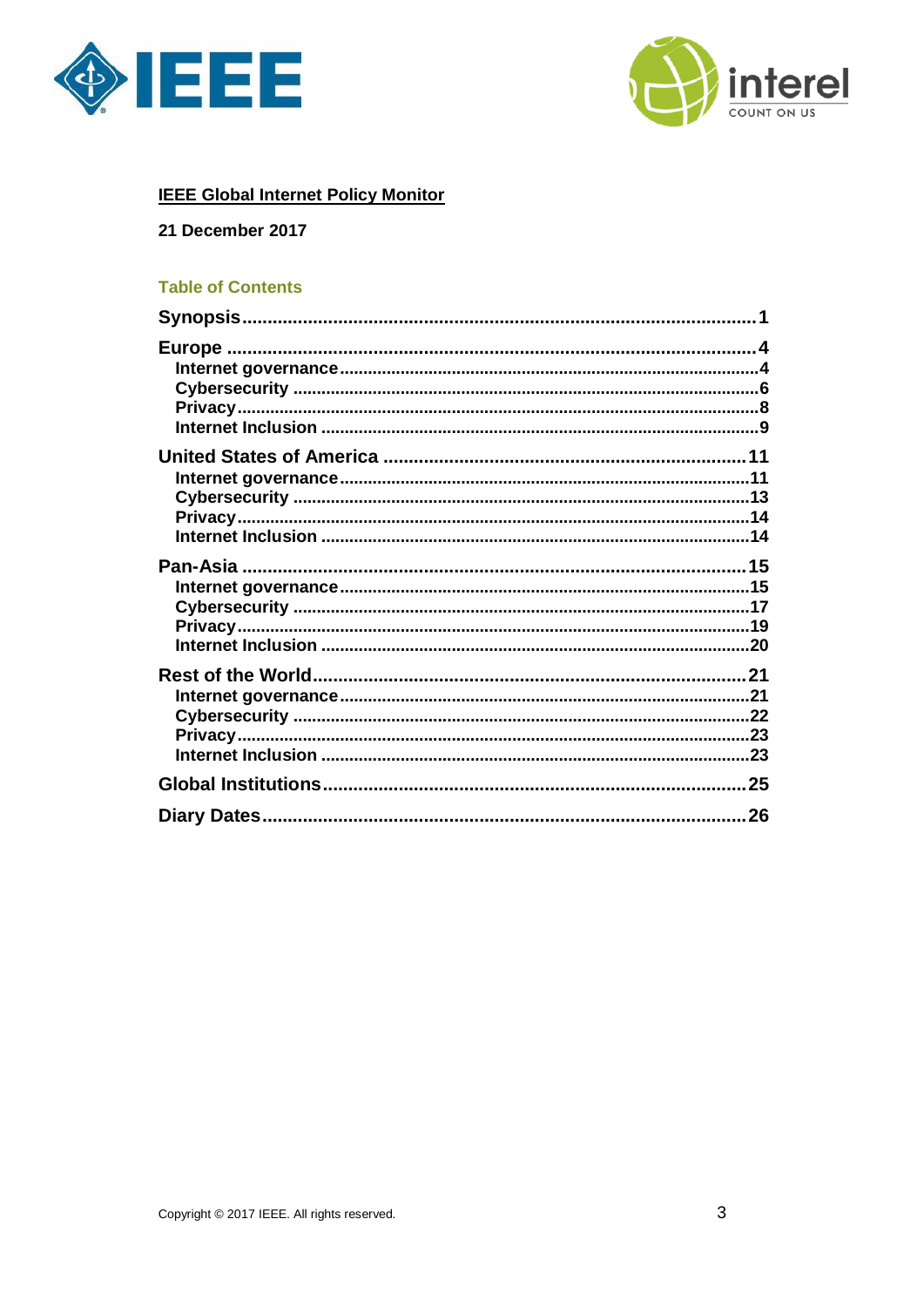



## **Europe**

## <span id="page-3-1"></span><span id="page-3-0"></span>**Internet governance**

**15.12.17**

**Reuters** 

**[After U.S. decision, France says will continue to defend net neutrality](https://www.reuters.com/article/us-usa-internet-france/after-u-s-decision-france-says-will-continue-to-defend-net-neutrality-idUSKBN1E927D)**

French Foreign Minister Jean-Yves Le Drian has said that France will continue to support net neutrality regardless of the US decision to dismantle US regulations

*"France will continue to defend "net neutrality" irrespective of what other countries may do, Foreign Minister Jean-Yves Le Drian said on Friday, after a United States commission voted to ditch rules on the issue."*

*"The U.S. Federal Communications Commission voted on Thursday to repeal the landmark 2015 rules aimed at ensuring a free and open internet, setting up a court fight over a move that could recast the digital landscape."*

## **18.12.17**

### **Financial Times**

## **[Europe gears up to play pivotal role in 'internet of things'](https://www.ft.com/content/a8fdd43a-d5bd-11e7-8c9a-d9c0a5c8d5c9)**

Carlos Moedas, the EU's science and research chief has said that European companies have been slow to harness the app-based digital economy, however he believes the bloc will thrive in the 'third wave' of the digital transformation.

*"As Europe's economy recovers, companies and investors across the continent are gearing up for new opportunities, taking advantage of its hidden strengths: education, skills and innovative people. Here we look at plans by the EU's science and research chief to ensure European companies thrive in the internet's "third wave"'*

"Europe's expertise in engineering and science should enable it to dominate the "internet of things", according to the EU's science and research chief. But Carlos Moedas admits the bloc's companies were slow to grasp the rise of the appbased digital economy."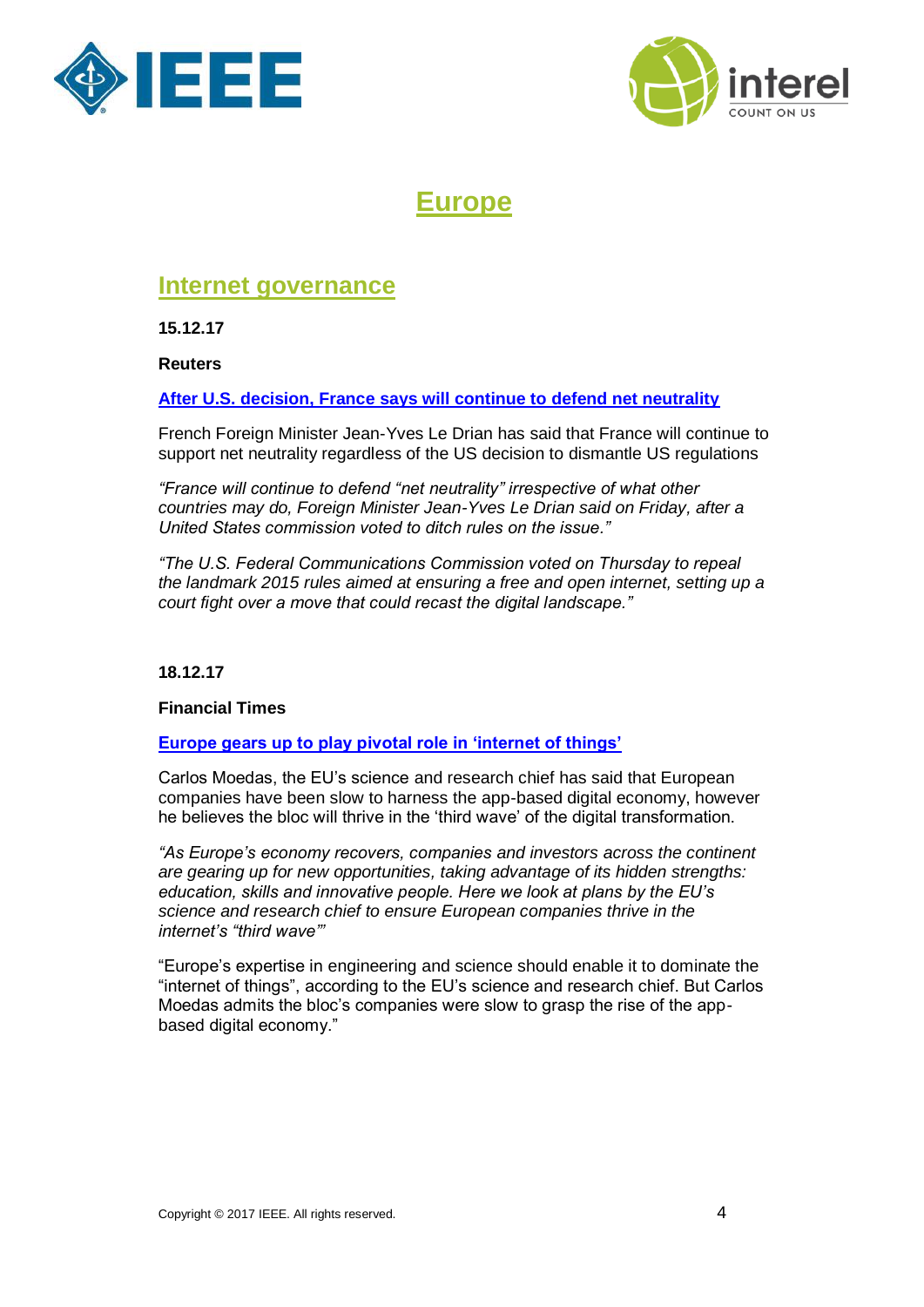



**Reuters**

**[Italian budget commission approves web tax on digital services](https://www.reuters.com/article/us-italy-tax-digital/italian-budget-commission-approves-web-tax-on-digital-services-idUSKBN1ED14F)**

The Italian Government have approved a three percent levy on certain internet transactions in a bid to stop larger firms such as Google, Amazon and Apple benefitting from EU tax rules.

*"The budget commission of Italy's lower house approved on Tuesday a measure obliging companies to pay a 3 percent levy on some internet transactions in a move aimed at bypassing EU tax rules that benefit large tech firms."*

*"The European Commission said it understood concerns over existing regulations, but urged member states to wait for Brussels to come up with an EU-wide solution to the problem rather than go it alone with separate legislation."*

**20.12.17**

**Times**

**[Tech bosses condemned for failure to delete hate posts](https://www.thetimes.co.uk/edition/news/tech-bosses-condemned-for-failure-to-delete-hate-posts-27bgc07w7)**

Addressing the Home Affairs Select Committee, Yvette Cooper, the Chairwoman, condemned Twitter, Facebook and YouTube for failing to remove racist and hate filled posts.

*"MPs have criticised Twitter, Facebook and YouTube for failing to remove hatefilled posts that were flagged months ago and said they were complicit in grooming and radicalising people by recommending similar posts and accounts to their users."*

*"At a hearing of the home affairs select committee, Yvette Cooper, the chairwoman, said Twitter had failed to remove anti-Semitic posts that were cited at a previous session in March. These include a tweet reading "high-speed picture of a filthy Jew getting bitch-slapped" that Nick Pickles, a Twitter executive, admitted was unacceptable."*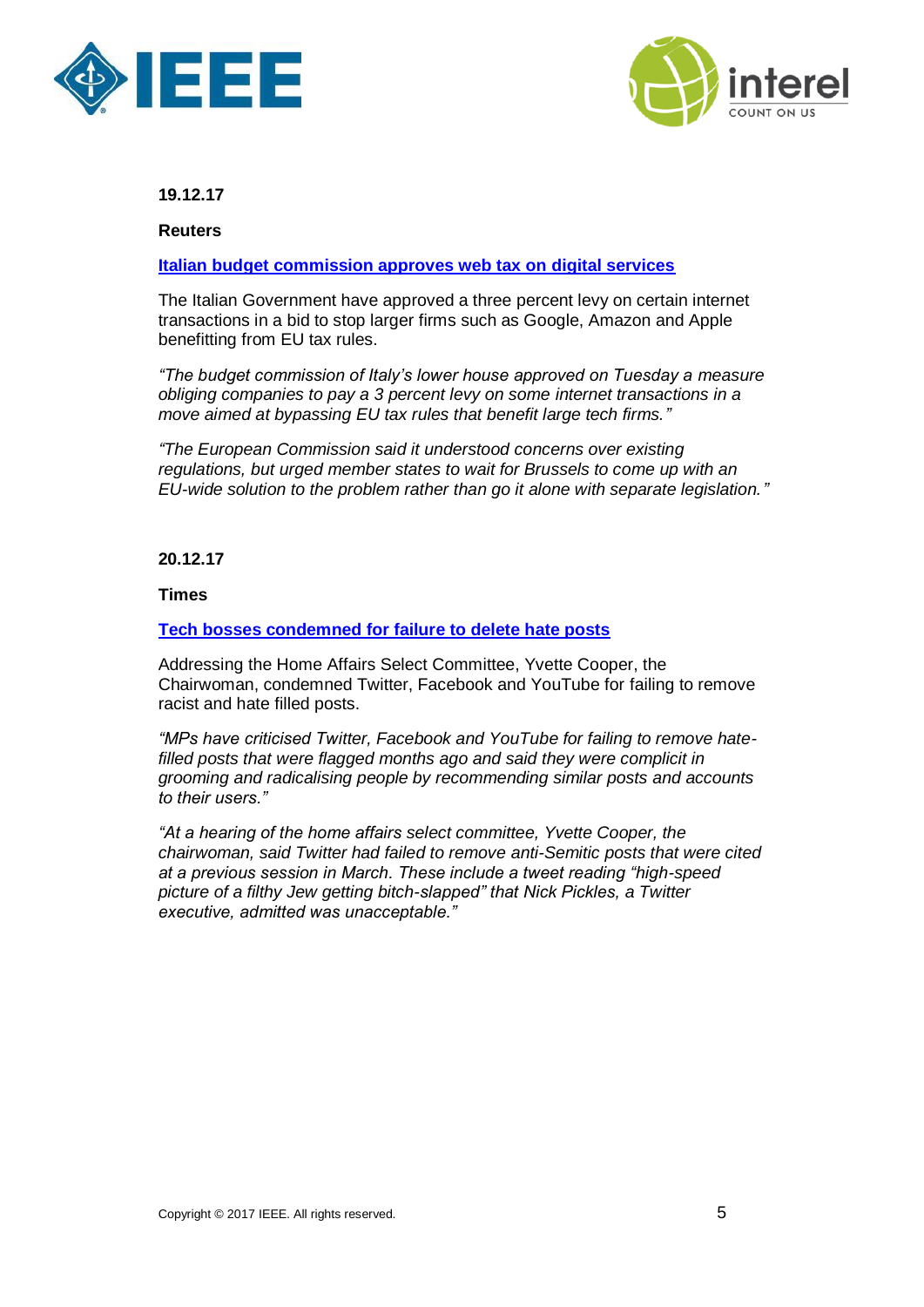



## <span id="page-5-0"></span>**Cybersecurity**

**12.12.17**

## **European Commissio[n](https://ec.europa.eu/home-affairs/sites/homeaffairs/files/what-we-do/policies/european-agenda-security/20171212_communication_on_twelfth_progress_report_towards_effective_and_genuine_security_union_en.pdf)**

## **[Twelfth progress report towards an effective and genuine Security Union](https://ec.europa.eu/home-affairs/sites/homeaffairs/files/what-we-do/policies/european-agenda-security/20171212_communication_on_twelfth_progress_report_towards_effective_and_genuine_security_union_en.pdf)**

The European Commission has published its 12<sup>th</sup> Security Union report which commends several cyber resilient initiatives that have stopped terrorists.

"*This is the twelfth monthly report on the progress made towards building an effective and genuine Security Union and covers developments under two main pillars: tackling terrorism and organised crime and the means that support them; and strengthening our defences and building resilience against those threats."*

*"It is almost a year since the 19 December 2016 Berlin Christmas market attack which left twelve dead and fifty-six injured and was perpetrated by an individual who used multiple identities to evade border and law enforcement authorities."*

### **13.12.17**

### **European Parliament**

**[MEPs advocate stronger EU foreign and defence policy](http://www.europarl.europa.eu/news/en/press-room/20171207IPR89766/meps-advocate-stronger-eu-foreign-and-defence-policy)**

MEP's have urged for closer EU defence ties to deal with irregular and cyber warfare threats from Russia.

*"The EU's foreign and defence policy should proceed with closer EU defence ties and a strong response to international threats, said MEPs on Wednesday."*

*"MEPs welcome the fact that, following their repeated appeals, EU defence integration is getting under way with the launch of a [European Defence Fund,](http://europa.eu/rapid/press-release_MEMO-17-1476_en.htm) an EU operational headquarters, a [Permanent Structured Cooperation](https://eeas.europa.eu/headquarters/headquarters-homepage_en/34226/Permanent%20Structured%20Cooperation%20(PESCO)%20-%20Factsheet) and an annual review of member states' defence plans."*

### **14.12.17**

### **Guardian**

## **[Russia could cut off internet to Nato countries, British military chief warns](https://www.theguardian.com/world/2017/dec/14/russia-could-cut-off-internet-to-nato-countries-british-military-chief-warns)**

UK Air Chief Marshall Peach chair of the NATO military committee has warned that Russia could cut off internet communications to the UK and NATO nations after Russian ships were spotted close to underwater cables in the Atlantic.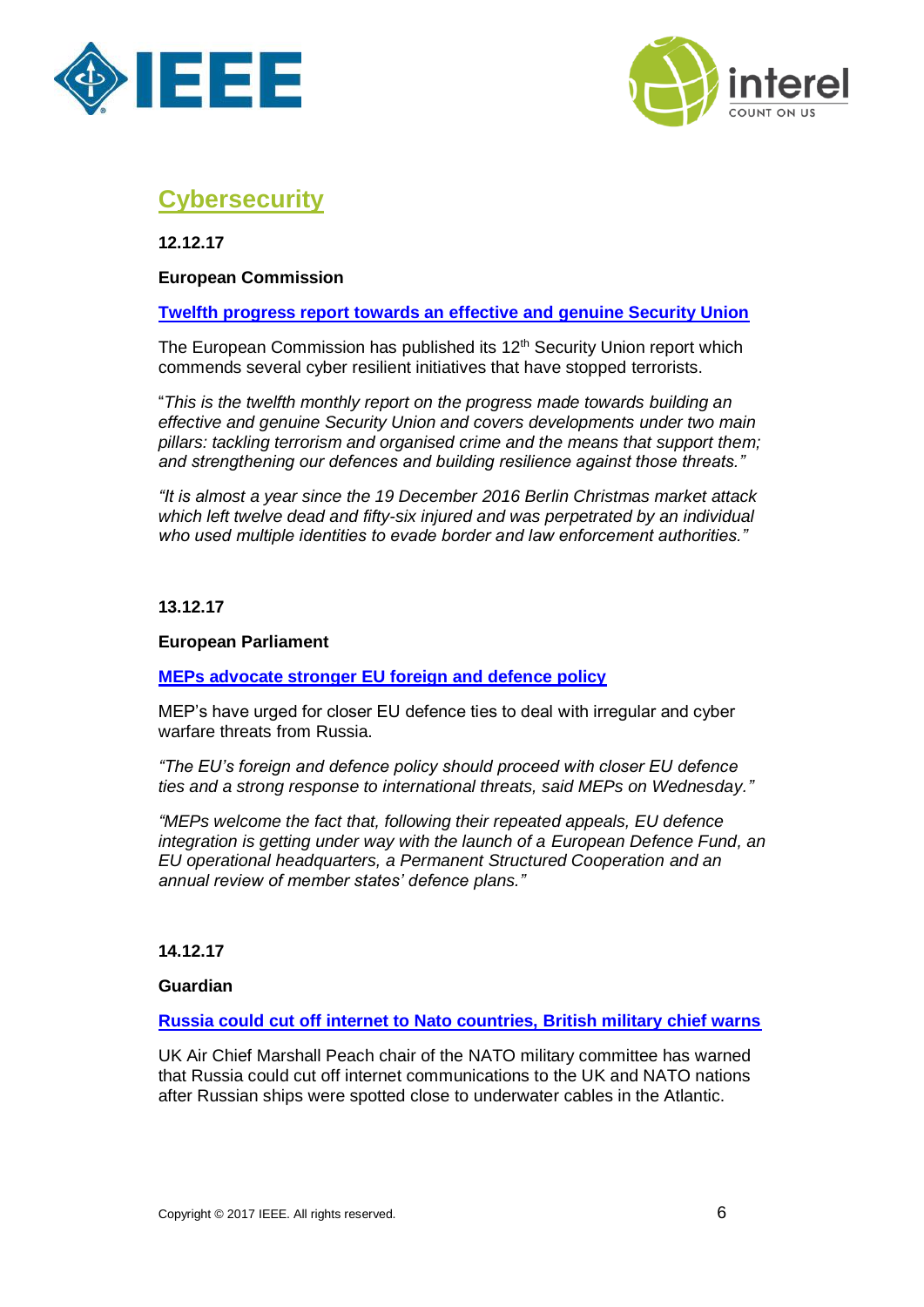



*"*[Russia](https://www.theguardian.com/world/russia) *could pose a major threat to the UK and other Nato nations by cutting underwater cables essential for international commerce and the internet, the chief of the British defence staff, Sir Stuart Peach, has warned."*

*"Russian ships have been regularly spotted close to the Atlantic cables that carry communications between the US and* [Europe](https://www.theguardian.com/world/europe-news) *and elsewhere around the world."*

**15.12.17**

#### **SC Medi[a](https://www.scmagazineuk.com/europe-creates-new-security-body-separate-from-nato--uk-not-included/article/718849/)**

#### **[Europe creates new security body separate from NATO -](https://www.scmagazineuk.com/europe-creates-new-security-body-separate-from-nato--uk-not-included/article/718849/) UK not included**

The EU has created a new security body named PESCO for its members, excluding Malta, Denmark and the UK, as an alternative to NATO resources. The body will allow member states to collaborate on matters of defence and cybersecurity.

*"To be known as PESCO, the body will allow member states to jointly develop military capabilities, invest in shared projects and enhance their respective armed forces."*

*"In response to major challenges threatening the EU's security, particularly hybrid and information warfare, proliferation of weapons of mass destruction, terrorism, conflicts in the Eastern and Southern neighbourhood as well as proxy wars the European Council this week agreed the creation of a new European defence and security cooperation network."*

**19.12.17**

**GOV.UK**

#### **[The National Security Strategy Committee](http://www.parliament.uk/business/committees/committees-a-z/joint-select/national-security-strategy/)**

Mark Sedwill, Britain's National Security Advisor, has addressed members of Parliament's National Security Strategy Committee, where he warned that Cyber-attacks on undersea internet cables and computer networks would be greater than the World War 2's Blitz.

*"The Chair: Thank you very much for coming. As you probably know, we were a little dismayed that it took a while to set up the Committee, but we are grateful to you for coming so early in the period since we have been set up. We have all taken note of the fact that the Prime Minister has tasked you with reforms to the National Security Council process. What exactly are you considering?"*

*"Mr Mark Sedwill: Thank you, Madam Chair, and thank you very much for your welcome to this session. Essentially, there is a continuous process of trying to improve the operation of the National Security Council."*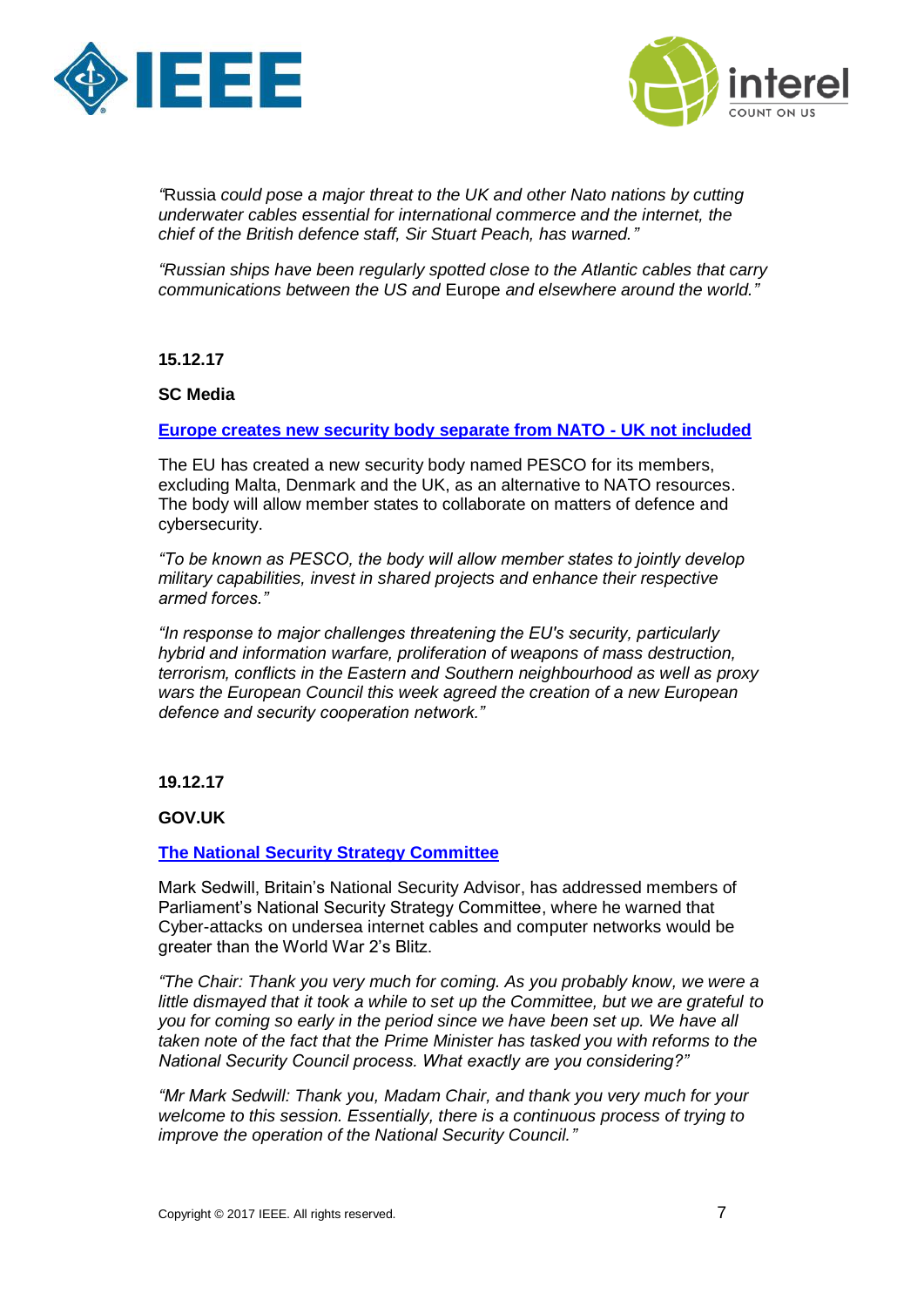



**Telegraph**

## **[GCHQ: British cyberweapons could paralyse hostile states](https://www.thetimes.co.uk/edition/news/gchq-british-cyberweapons-could-paralyse-hostile-states-zbcm3mdbt?utm_source=newsletter&utm_campaign=newsletter_119&utm_medium=email&utm_content=119_December%2021,%202017&CMP=TNLEmail_118918_2690642_119)**

Britain has developed sophisticated cyberweapons capable of crippling a hostile state, GCHQ has revealed, amid warnings that Russia is launching more [aggressive online attacks.](http://links.info2.news.co.uk/ctt?kn=10&ms=MjY5MDY0MgS2&r=NTkyMTE2Mjg5NjgS1&b=0&j=OTMwOTIzMDc0S0&mt=1&rt=0)

*"Britain has developed sophisticated cyberweapons capable of crippling a hostile state, GCHQ has revealed amid warnings that Russia is launching more aggressive online attacks."*

*"Assaults on US central command, Twitter accounts and a French TV network, made to look like Islamist attacks, appear to have been Russia "ostentatiously flexing its muscles towards the West", parliament's intelligence and security committee (ISC) has been told."*

## <span id="page-7-0"></span>**Privacy**

**14.12.17**

## **Reuters**

## **[German court rules against foreign intelligence mass communication](https://www.reuters.com/article/us-germany-surveillance/german-court-rules-against-foreign-intelligence-mass-communication-surveillance-idUSKBN1E82RS)  [surveillance](https://www.reuters.com/article/us-germany-surveillance/german-court-rules-against-foreign-intelligence-mass-communication-surveillance-idUSKBN1E82RS)**

A German Court has ruled that the country's Foreign Intelligence Agency (BND) does not have the authority to collect and store the metadata of international calls for intelligence purposes.

*"Germany's foreign intelligence agency (BND) must not store the metadata such as phone numbers - of international phone calls for the purpose of intelligence analysis, a court rules on Thursday."*

*"Media freedom organization Reporters Without Borders filed a lawsuit in June 2015 against the BND, saying it had breached the organization's secrecy and harmed the partners and reporters it worked with."*

## **15.12.17**

### **Reuters**

## **[EU sees data transfer deal with Japan early next year](https://www.reuters.com/article/us-eu-data-japan/eu-sees-data-transfer-deal-with-japan-early-next-year-idUSKBN1E91HU)**

The European Union is aiming to strike a deal with Japan to allow data to flow seamlessly between the country and the EU by early next year.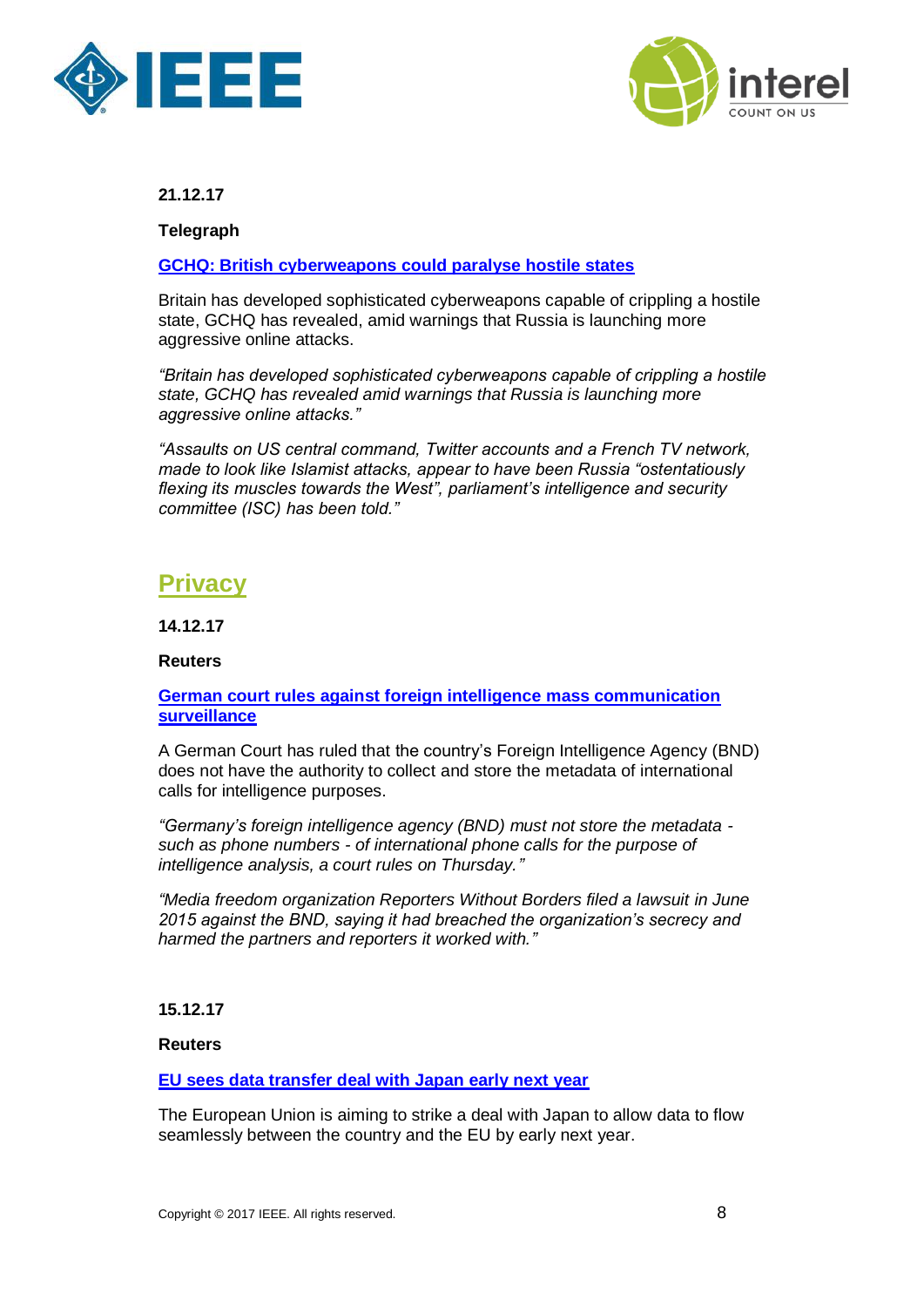



*"The European Union aims to conclude a deal allowing businesses to seamlessly transfer personal data between the bloc and Japan by early next year, building on the recent agreement on a free trade pact."*

*"Cross-border data flows are key to most businesses. These can include moving employee information around, credit card details to complete online transactions, and people's browsing habits to serve them targeted ads."*

### **18.12.17**

#### **Reuters**

### **[French privacy watchdog raps WhatsApp over Facebook data sharing](https://www.reuters.com/article/us-whatsapp-privacy-france/french-privacy-watchdog-raps-whatsapp-over-facebook-data-sharing-idUSKBN1EC285)**

France's privacy watchdog has criticised WhatsApp for wrongly sharing user data with Facebook without user's consent. The watchdog has threatened to fine the messaging app if it continuously fails to comply with French privacy law.

*"France's data privacy watchdog may fine messaging app WhatsApp if it does not comply with an order to bring its sharing of user data with parent company Facebook into line with French privacy law."*

*"The French data protection authority - CNIL - said on Monday it had told WhatsApp to comply with the order within one month, and pay particular attention to obtaining users' consent. If WhatsApp does not comply it could sanction the company, it said."*

## <span id="page-8-0"></span>**Internet Inclusion**

**15.12.17**

**Ofcom**

## **[Connected Nations 2017](https://www.ofcom.org.uk/research-and-data/multi-sector-research/infrastructure-research/connected-nations-2017)**

The UK's telecoms regulator Ofcom has published their annual report on broadband connection in the UK, which indicates that Scotland and Wales have returned the largest year-on year increase in superfast broadband coverage.

*"This report outlines the main developments in coverage and performance of fixed broadband and mobile networks, as well as network security and resilience. Alongside this report, we have published reports summarising the findings for the four UK nations."*

*"We have also updated our mobile coverage checker app for smartphones and tablets, and our online visualisation tool, to help people find out more about the availability of fixed broadband and mobile services."*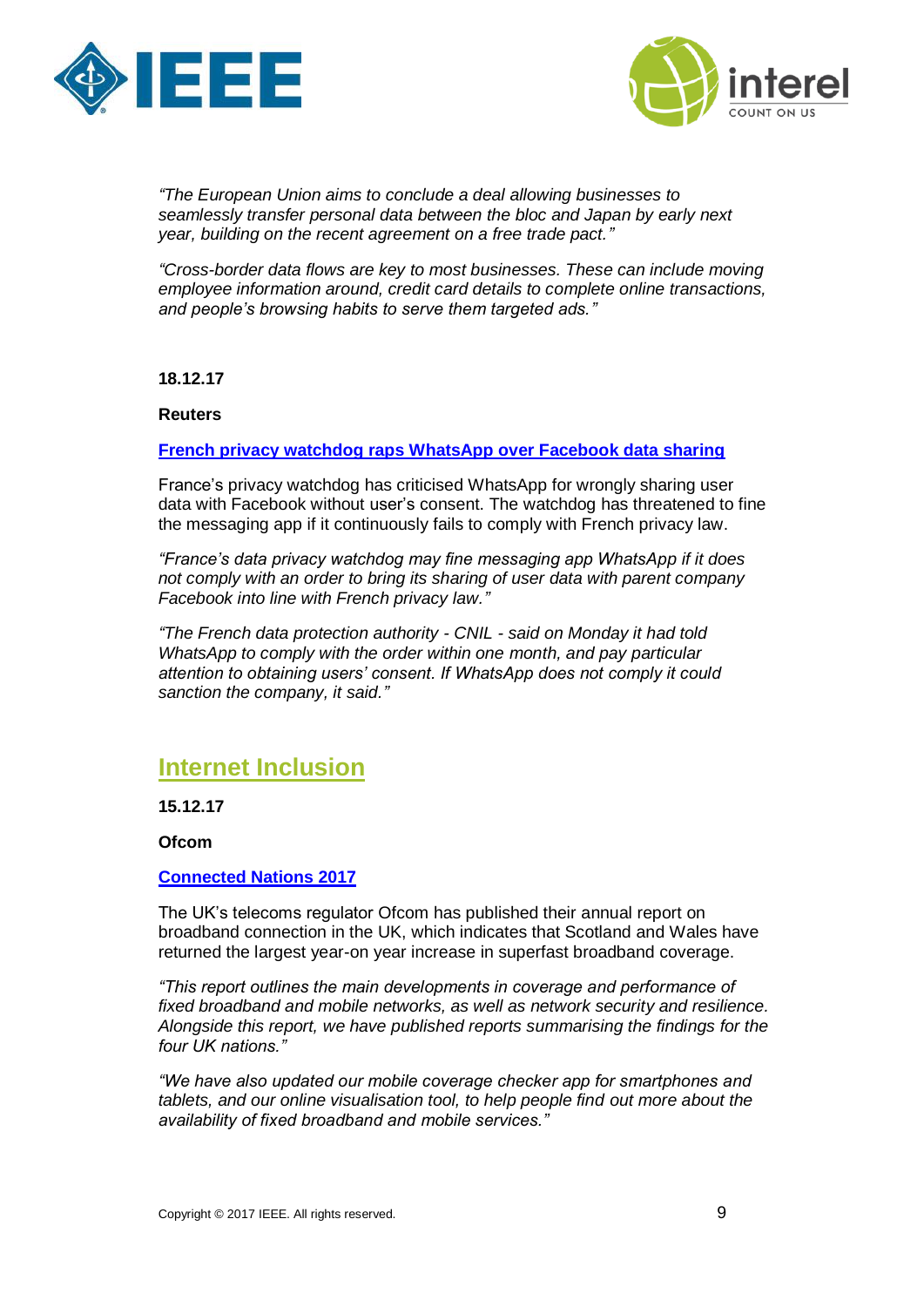



## **Department for Digital, Culture Media and Sport**

**[Next Generation Mobile Technologies: An update to the 5G strategy for the](https://www.gov.uk/government/uploads/system/uploads/attachment_data/file/669166/Next_Generation_Mobile_Technologies__An_Update_to_the_5G_Strategy_for_the_UK.pdf)  [UK](https://www.gov.uk/government/uploads/system/uploads/attachment_data/file/669166/Next_Generation_Mobile_Technologies__An_Update_to_the_5G_Strategy_for_the_UK.pdf)**

The UK's Department for Digital Culture Media and Sport have published a new 5G strategy which indicates the desire for greater infrastructure sharing and more 5G pilots.

*"As we set out in the Digital Strategy, we are determined that the UK is a world leader in 5G so that we can take early advantage of the benefits that this new technology offers."*

*"Development of the next generation of digital communications in the UK continues at pace, and the path to 5G is becoming clearer. Since we published our 5G strategy in March, our understanding of the issues and challenges has increased. Now is the right time to update on our progress."*

## **20.12.17**

## **GOV.UK**

### **[High speed broadband to become a legal right](https://www.gov.uk/government/news/high-speed-broadband-to-become-a-legal-right)**

The UK Government have announced that high speed broadband will become a legal right to anyone that requests it, from 2020, with the introduction of a Universal Service Obligation of 10Mbps.

*The Government has confirmed that universal high-speed broadband will be delivered by a regulatory Universal Service Obligation (USO), giving everyone in the UK access to speeds of at least 10 Mbps by 2020.*

*This is the speed that Ofcom, the independent regulator, says is needed to meet the requirements of an average family. After careful consideration the government has decided that regulation is the best way of making sure everyone in the UK can get a decent broadband connection of at least 10 Mbps as soon as possible.*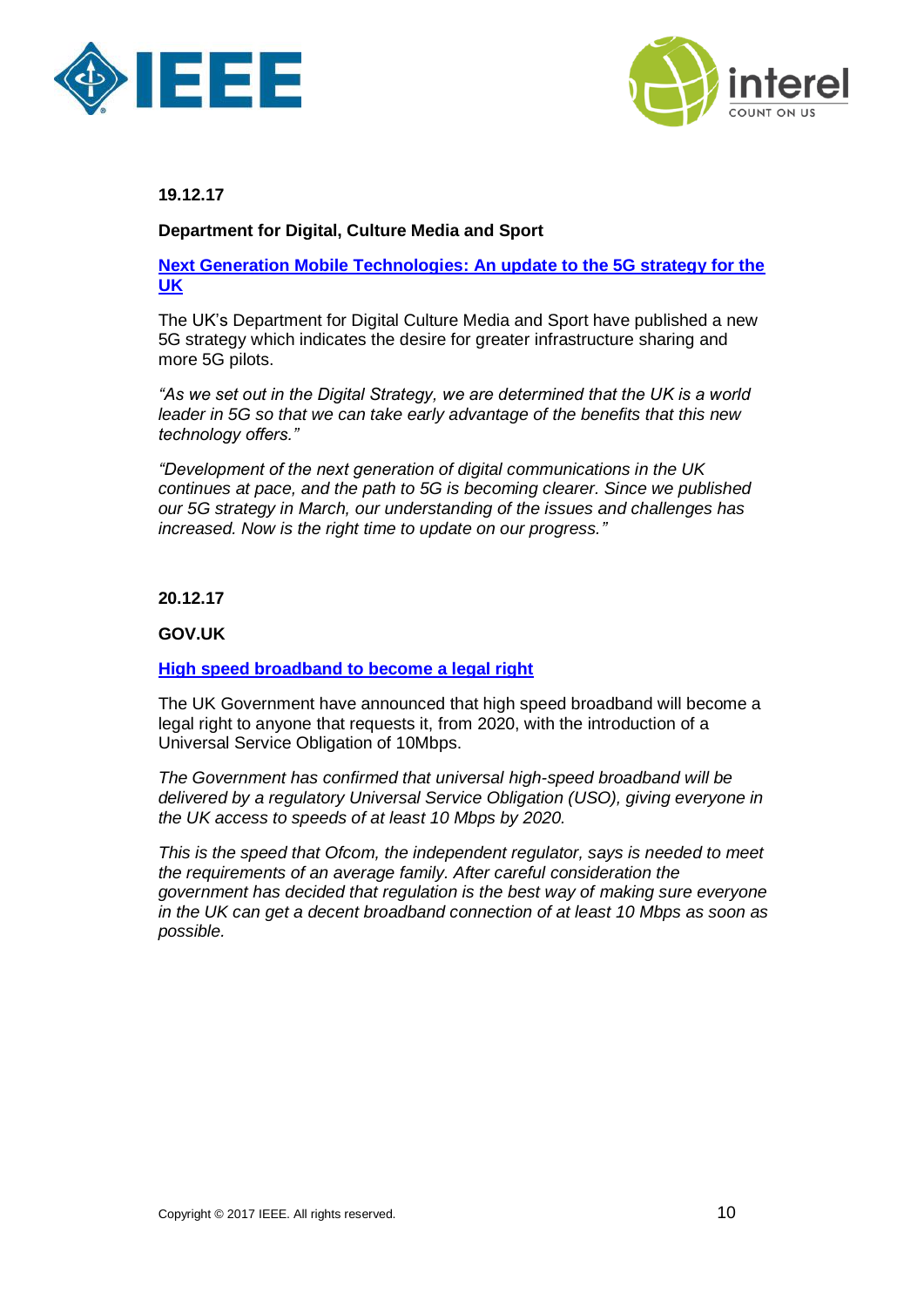



# **United States of America**

## <span id="page-10-1"></span><span id="page-10-0"></span>**Internet governance**

**15.12.17**

**Guardian**

**[US regulator scraps net neutrality rules that protect open internet](https://www.theguardian.com/technology/2017/dec/14/net-neutrality-fcc-rules-open-internet)**

The Federal Communications Commission has voted by a margin of three to two to repeal net neutrality rules introduced under the Obama administration.

*"The US's top media regulator voted to end rules protecting an open internet on Thursday, a move critics warn will hand control of the future of the web to cable and telecoms companies."*

*"At a packed meeting of the Federal Communications Commission (FCC) in Washington, the watchdog's commissioners voted three to two to dismantle the "net neutrality" rules that prevent internet service providers (ISPs) from charging websites more for delivering certain services or blocking others should they, for example, compete with services the cable company also offers."*

## **18.12.17**

**Reuters**

**[Internet giants told: Accept cyber curbs to be welcome in China](https://www.reuters.com/article/us-china-cyber/internet-giants-told-accept-cyber-curbs-to-be-welcome-in-china-idUSKBN1EC1MQ)**

Chinese regulators have told Google and Facebook at a conference in Geneva that if they want access to China's 751 million users then they have to abide by its stringent online laws.

*"Google and Facebook will have to accept China's censorship and tough online laws if they want access to its 751 million internet users, Chinese regulators told a conference in Geneva on Monday."*

*"That's a question maybe in many people's minds, why Google, why Facebook are not yet working and operating in China," said Qi Xiaoxia, director general of the Bureau of International Cooperation at the Cyberspace Administration of China (CAC)."*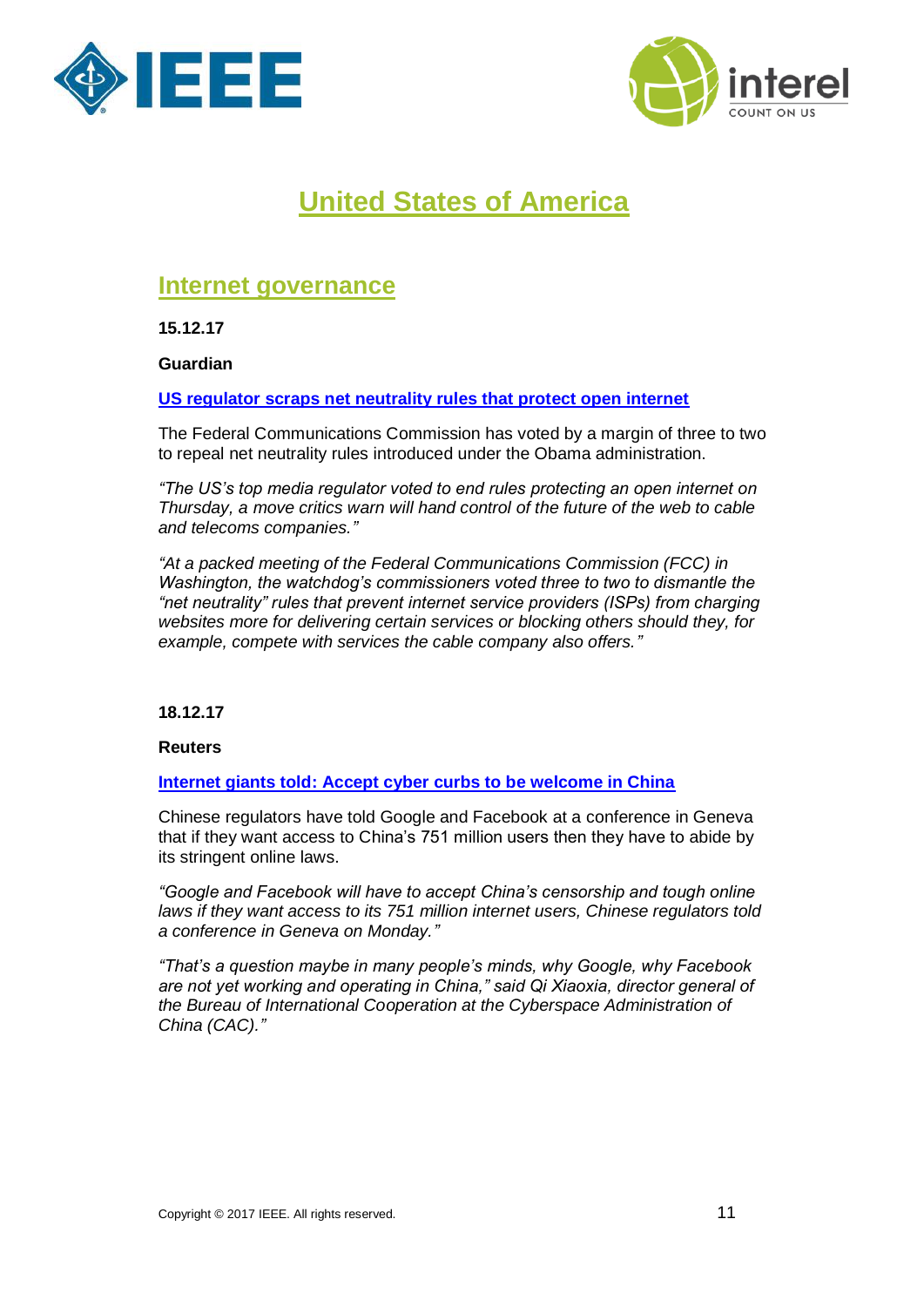



**Reuters**

## **[Kaspersky Lab asks court to overturn U.S. government software ban](https://www.reuters.com/article/us-usa-cyber-kasperskylab/kaspersky-lab-asks-court-to-overturn-u-s-government-software-ban-idUSKBN1EC2CK)**

Moscow based Kaspersky Lab has urged the US federal court to overturn the Government's decision to ban Kaspersky products in Federal departments and agencies.

"*Moscow-based security software maker Kaspersky Lab said on Monday it has asked a U.S. federal court to overturn a Trump administration ban on use of its products in government networks, saying the move deprived the company of due process."*

*"The Department of Homeland Security (DHS) in September issued a directive ordering civilian government agencies to remove Kaspersky software from their networks within 90 days. It came amid mounting concern among U.S. officials that the software could enable Russian espionage and threaten national security."*

**18.12.17**

## **The White House**

## **[National Security Strategy](https://www.whitehouse.gov/wp-content/uploads/2017/12/NSS-Final-12-18-2017-0905.pdf)**

President Trump has published a new National Security Strategy which stats that cyber attacks will result in "swift and costly consequences" for foreign Governments, criminals and actors.

*"The American people elected me to make America great again. I promised that my Administration would put the safe-, interests, and well-being of our citizens first. I pledged that we would revitalize the American economy, rebuild our military, defend our borders, protect our sovereignty, and advance our values."*

*"During my first year in office, you have witnessed my America First foreign policy in action. We are prioritizing the interests of our citizens and protecting our sovereign rights as a nation. America is leading again on the world stage. We are not hiding from the challenges we face. We are confronting them head-on and pursuing opportunities to promote the securi- and prosperi- of all Americans."*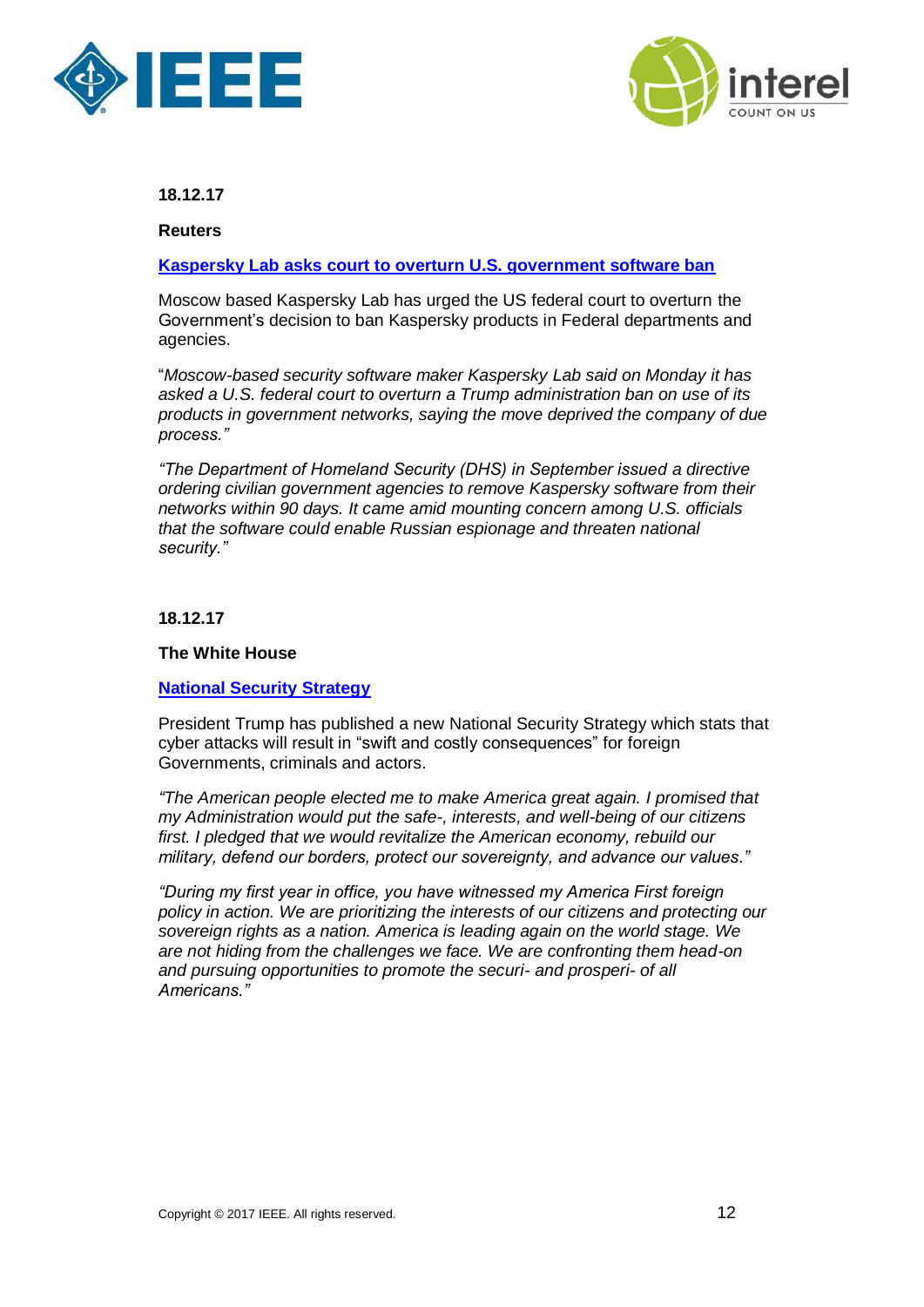



**The Hill** 

## **[House Republican offers net neutrality replacement bill](http://thehill.com/policy/technology/365671-house-republican-offers-net-neutrality-replacement-bill)**

Republican Congresswoman Marsha Blackburn has introduced the Open Internet Preservation Act to replace certain net neutrality rules that were repealed by the Federal Communications Commission. Supporters of net neutrality say the legislation falls short of previous protections.

*"Rep. [Marsha Blackburn](http://thehill.com/people/marsha-blackburn) (R-Tenn.) on Tuesday introduced a bill that would replace some of the net neutrality rules that the Federal Communications Commission (FCC) repealed last week, though critics say that the legislation falls short of the previous protections."*

*"Blackburn's bill would prohibit internet service providers from blocking or throttling web content. But it would still allow companies such as Verizon and Comcast to charge websites for faster data speeds, and it pre-empts states from implementing stronger net neutrality protections."*

## <span id="page-12-0"></span>**Cybersecurity**

**19.12.17**

## **Reuters**

## **[U.S. blames North Korea for 'WannaCry' cyber attack](https://www.reuters.com/article/us-usa-cyber-northkorea/u-s-blames-north-korea-for-wannacry-cyber-attack-idUSKBN1ED00Q)**

The United States has officially blamed North Korea for the WannaCry cyber attack which crippled banks, hospitals and companies across the world.

*"The Trump administration has publicly blamed North Korea for unleashing the so-called WannaCry cyber-attack that crippled hospitals, banks and other companies across the globe earlier this year."*

*"The attack was widespread and cost billions, and North Korea is directly responsible," Tom Bossert, homeland security adviser to President Donald Trump, wrote in a piece published on Monday night in the Wall Street Journal."*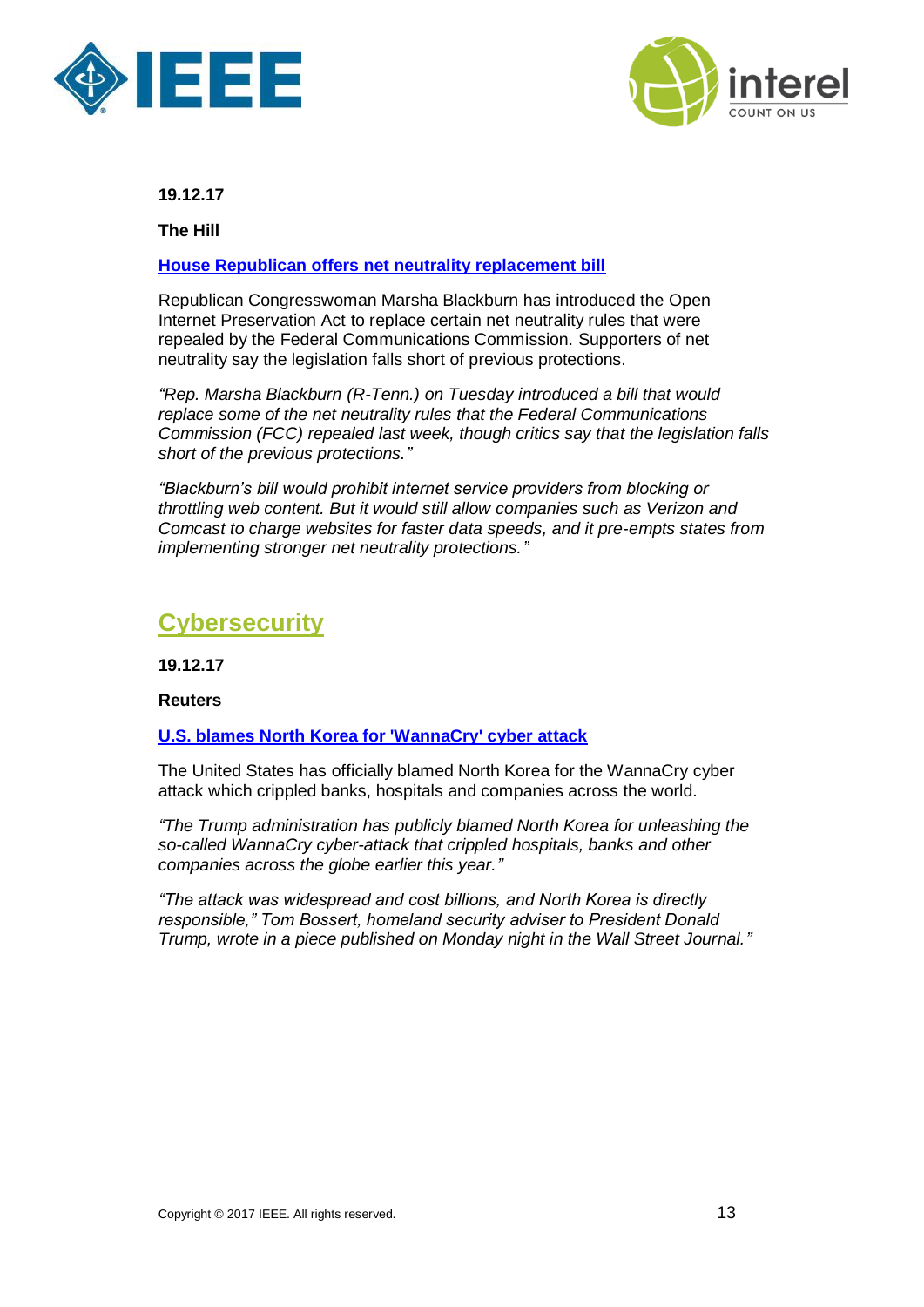



## <span id="page-13-0"></span>**Privacy**

**19.12.17**

**SC Media**

## **[Backdoor ships SMS data back to China](https://www.scmagazineuk.com/backdoor-ships-sms-data-back-to-china/article/719515/)**

A US based cybersecurity firm, Kryptowire has discovered that a Chinese company called Adups has been collecting SMS messages, call history, address books and sending this data to servers in China.

*"A firmware code created by a Chinese company called Adups has been found to be collecting vasts amount of user information and sending it to servers located in China according to US cyber-security firm Kryptowire.*

*Kryptowire says that the backdoor code was collecting SMS messages, call history, address books, app lists, phone hardware identifiers, but it was also capable of installing new apps or updating existing ones. The backdoor code was hidden in a built-in and unremovable app, which was the component responsible for the firmware-over-the-air update (FOTA) system."*

## <span id="page-13-1"></span>**Internet Inclusion**

*No new items of relevance*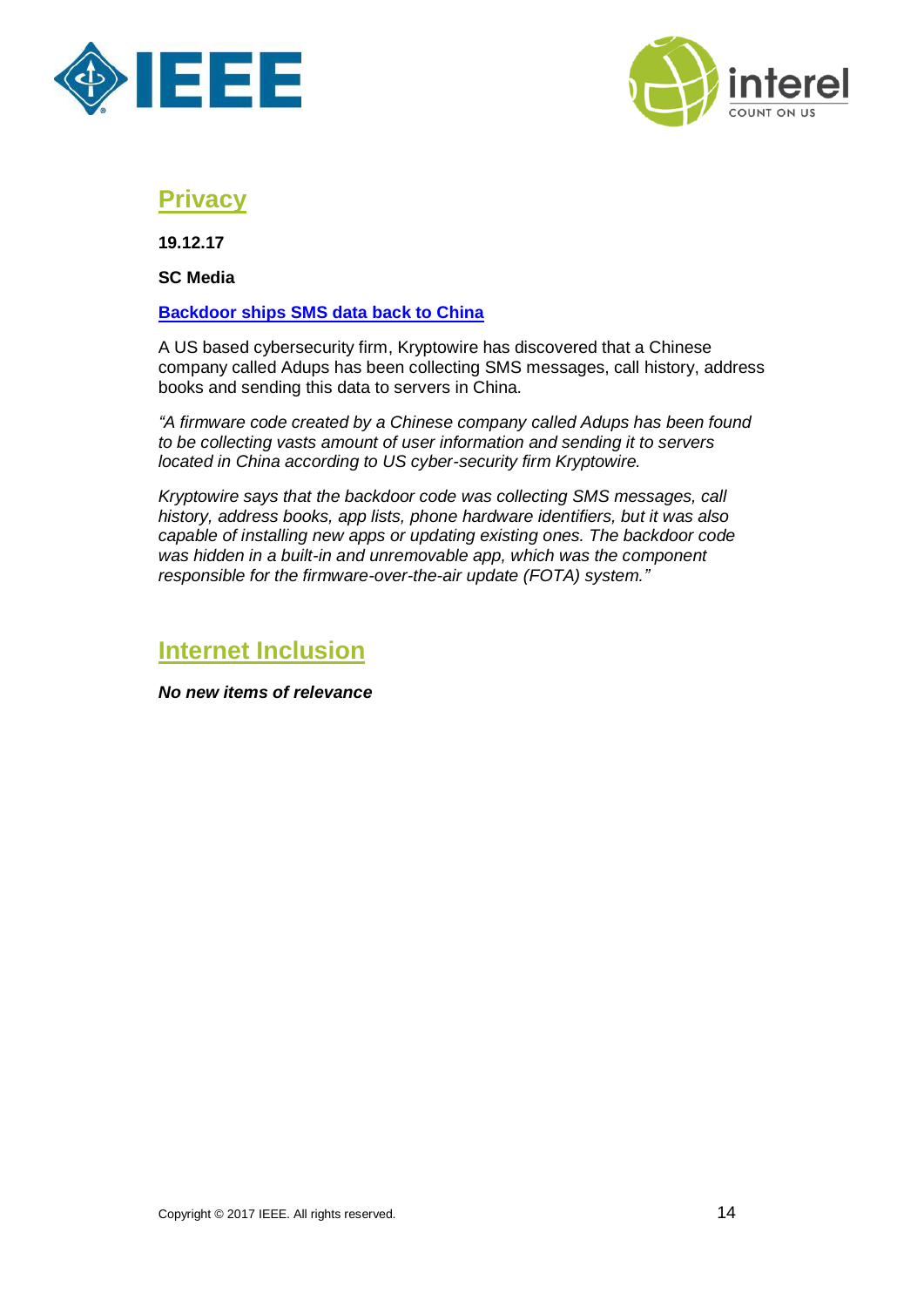



# **Pan-Asia**

## <span id="page-14-1"></span><span id="page-14-0"></span>**Internet governance**

**13.12.17**

**China Daily**

**[China now a leading global force in digital economy: Experts](http://www.chinadaily.com.cn/a/201712/13/WS5a307dc1a3108bc8c672b56a.html)**

A report by McKinsey Global Institute has found that China has become a major player in digital technology and continues to have massive potential for growth.

*"China's digital transformation is likely to have an increasing influence on the worldwide digital landscape, considering the profound impact it is already having on its own economy, experts said here late Monday."*

*"China is already a global digital economy and it is going to have a greater impact on the global digital world," Jonathan Woetzel, senior partner at Mckinsey and director of the McKinsey Global Institute (MGI), told Xinhua in a recent interview."*

## **15.12.17**

## **The Economic Times**

**[Keeping internet open right way forward for India: TRAI](https://economictimes.indiatimes.com/tech/internet/keeping-internet-open-right-way-forward-for-india-trai/articleshow/62088357.cms)**

TRAI, India's telecommunications regulator has stated its support for net neutrality, arguing that the principle is key to a free and open internet. These comments were made in response to the decision of the US regulator the FCC to end existing net neutrality rules.

*"Telecom regulator TRAI today strongly defended its stance on net neutrality, asserting that keeping the internet open and free is the "right way" forward for India."*

*"The comments come in the backdrop of US regulator yesterday rolling back net neutrality regulations adopted by the Obama administration."*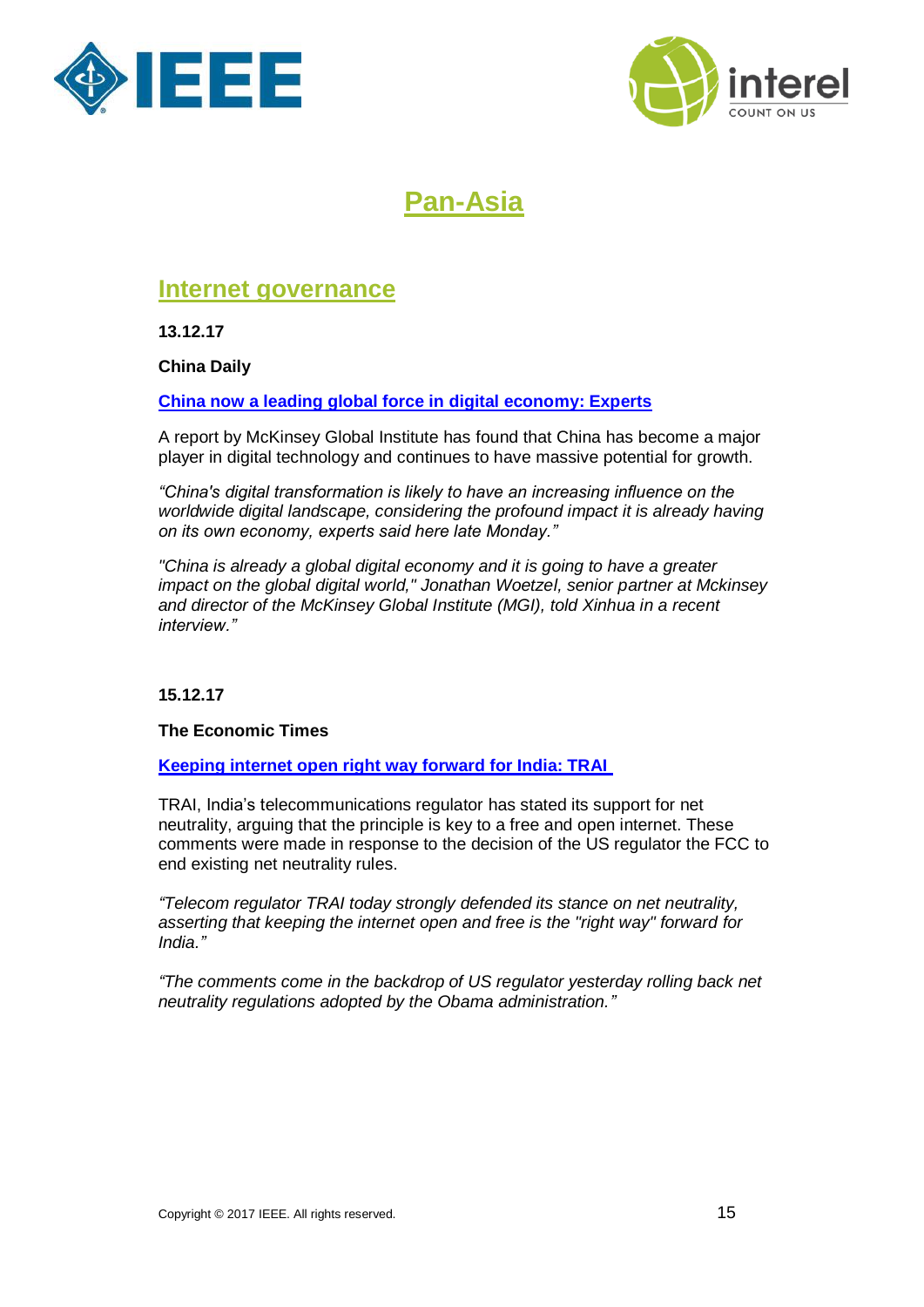



**Reuters**

## **[Internet giants told: Accept cyber curbs to be welcome in China](https://www.reuters.com/article/us-china-cyber/internet-giants-told-accept-cyber-curbs-to-be-welcome-in-china-idUSKBN1EC1MQ)**

Chinese regulators have told Google and Facebook at a conference in Geneva that if they want access to China's 751 million users then they have to abide by the country's stringent online laws.

*"Google and Facebook will have to accept China's censorship and tough online laws if they want access to its 751 million internet users, Chinese regulators told a conference in Geneva on Monday."*

*"That's a question maybe in many people's minds, why Google, why Facebook are not yet working and operating in China," said Qi Xiaoxia, director general of the Bureau of International Cooperation at the Cyberspace Administration of China (CAC)."*

## **19.12.17**

### **Reuters**

## **[Bitcoin warnings grow more strident as Singapore urges 'extreme caution'](https://www.reuters.com/article/us-singapore-cenbank-cryptocurrencies/bitcoin-warnings-grow-more-strident-as-singapore-urges-extreme-caution-idUSKBN1ED151)**

Singapore's central bank has warned the public to be extremely cautious about buying cryptocurrencies after a week of unstable trading that has raised concern that the currency is in a speculation bubble.

*"Global financial regulators are beginning to warn the public against the risks of investing in a market that many feel is in a speculative bubble, with Singapore's central bank on Tuesday urging "extreme caution" about buying cryptocurrencies."*

*"The staggering growth of bitcoin and other decentralised digital currencies this year - with the market swelling from around \$17 billion at the start of January to well over \$600 billion now - has led to increasing concerns over what the fallout could be if the bubble were to suddenly burst."*

### **19.12.17**

### **Japan Today**

**[Bitcoin not yet proven as credible currency: Japan finance minister](https://japantoday.com/category/business/Bitcoin-not-yet-proven-as-credible-currency-Aso)**

The Japanese Finance Minister Taro Aso has said that Bitcoin has, "not yet been proven to be credible enough to become a currency."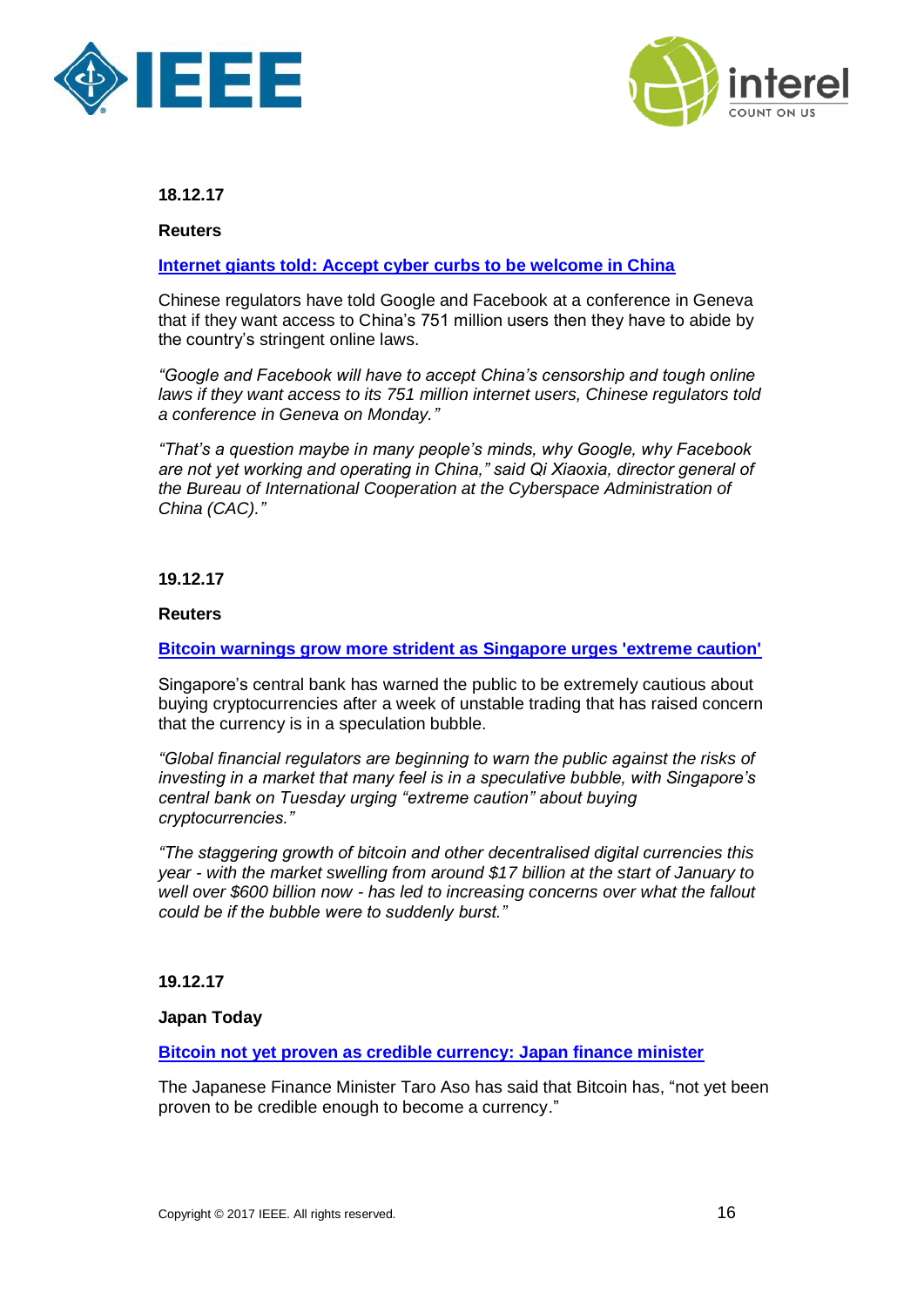



*"Japanese Finance Minister Taro Aso said on Tuesday that bitcoin has not been proven to be a credible currency and that he would watch its developments in the near-term."*

*"He made the remark to reporters when asked about his French counterpart's comment this week that France would propose a discussion on regulating the virtual currency at a meeting of G20 group of major economies next year."*

**20.12.17**

## **Economic Times (India)**

**[Trai to meet telcos early Jan to discuss 2018 roadmap](https://telecom.economictimes.indiatimes.com/news/trai-to-meet-telcos-early-jan-to-discuss-2018-roadmap/62143321)**

TRAI, India's telecoms regulator will meet with telecommunication companies in early January to seek their views on TRAI's strategic priorities for 2018.

*"The telecom regulator will seek views of all carriers to narrow down on some areas of priority that it should look into in 2018, for which it will meet the companies in the first week of January, chairman [RS Sharma](https://telecom.economictimes.indiatimes.com/tag/rs+sharma) has said."*

*"The Telecom Regulatory Authority of India [\(Trai\)](https://telecom.economictimes.indiatimes.com/tag/trai) will also begin drive tests for measuring quality of data services on a granular level, and is considering adding the option of viewing speeds of all networks at one's location or travel route in the [MySpeed App,](https://telecom.economictimes.indiatimes.com/tag/myspeed+app) with the option for the consumer to choose that network. Both services will be greatly beneficial for consumers that typically face issues of call drops and inadequate data coverage in some instances."*

## <span id="page-16-0"></span>**Cybersecurity**

**14.12.17**

**Security Brief Asia** 

**[Singapore MINDEF opens doors to white hat hackers](https://securitybrief.asia/story/singapore-mindef-opens-doors-white-hat-hackers/)**

David Koh the cyber chief for the Singapore Ministry of Defence has urged security experts to hack into the Government's defence systems in a bid to improve the departments cyber resilience.

*"The Singapore Ministry of Defence (MINDEF) cyber chief David Koh is asking budding security experts to hack MINDEF systems – all with the aim of improving defences against the malicious hackers."*

*"Koh, who is also chief of the Cyber Security Agency of Singapore (CSA), announced the MINDEF Bug Bounty Programme this week. The announcement*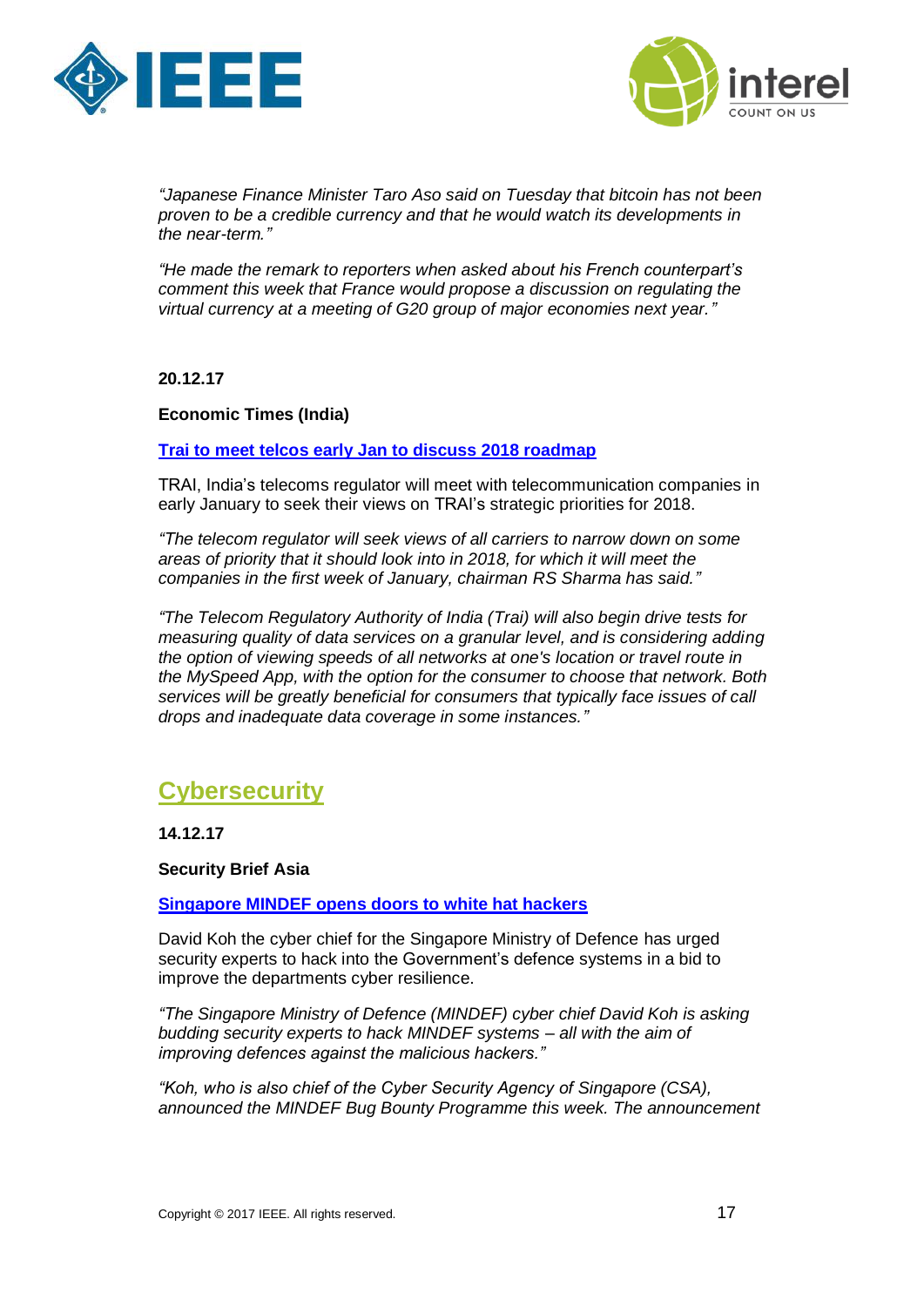



*comes off the back of his visit to the Cyber Defence Test and Evaluation Centre (CyTEC) on Tuesday."*

**19.12.17**

**Reuters** 

## **[U.S. blames North Korea for 'WannaCry' cyber attack](https://www.reuters.com/article/us-usa-cyber-northkorea/u-s-blames-north-korea-for-wannacry-cyber-attack-idUSKBN1ED00Q)**

The United States has officially blamed North Korea for the WannaCry cyber attack which crippled banks, hospitals and companies across the world.

*"The Trump administration has publicly blamed North Korea for unleashing the so-called WannaCry cyber-attack that crippled hospitals, banks and other companies across the globe earlier this year."*

*"The attack was widespread and cost billions, and North Korea is directly responsible," Tom Bossert, homeland security adviser to President Donald Trump, wrote in a piece published on Monday night in the Wall Street Journal."*

## **19.12.17**

### **Reuters**

## **Multi-stage cyber-attacks [net North Korea millions in virtual currencies:](https://www.reuters.com/article/us-southkorea-cyber-hackers/multi-stage-cyber-attacks-net-north-korea-millions-in-virtual-currencies-researchers-idUSKBN1ED0ZC)  [researchers](https://www.reuters.com/article/us-southkorea-cyber-hackers/multi-stage-cyber-attacks-net-north-korea-millions-in-virtual-currencies-researchers-idUSKBN1ED0ZC)**

South Korean researchers have report that hackers supported by the North Korean Government have gained millions of dollars in crypto-currencies such as Bitcoin, as international sanctions have led hackers to seek alternative ways to raise finances.

*"A series of recent cyber-attacks has netted North Korean hackers millions of dollars in virtual currencies like bitcoin, with more attacks expected as international sanctions drive the country to seek new sources of cash, researchers say."*

*"North Korea's government-backed hackers have been blamed for a rising number of cyber-attacks, including the so-called WannaCry cyber-attack that crippled hospitals, banks and other companies across the globe this year."*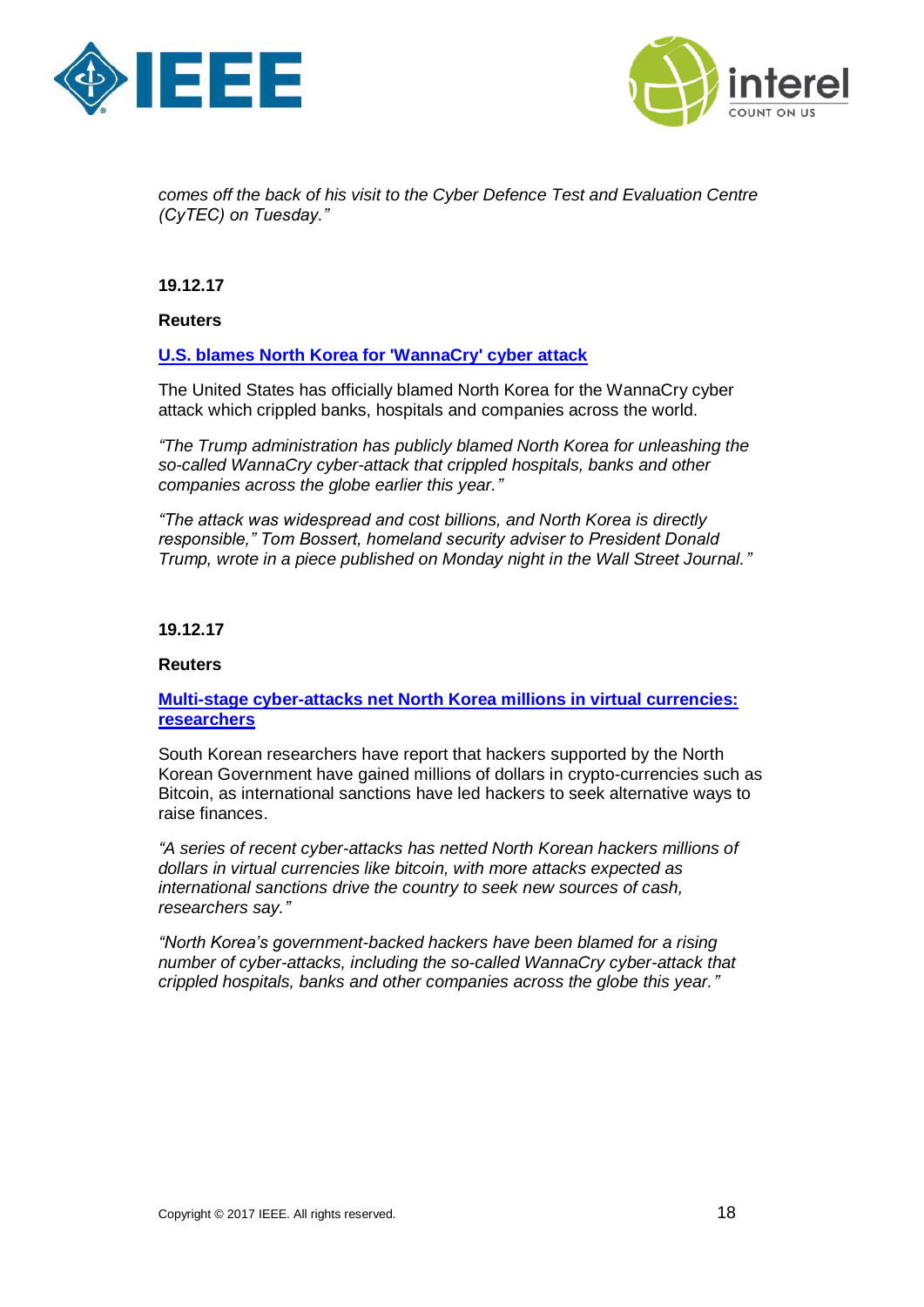



**Newshub**

**[New Zealand spy agency 'concerned' by North Korean cyber attacks](http://www.newshub.co.nz/home/new-zealand/2017/12/new-zealand-spy-agency-concerned-by-north-korean-cyber-attacks.html)**

The Director-General of the Government Communications Security Bureau Andrew Hampton has said that New Zealand was not safe after revelations that North Korea was behind the 'WannaCry' cyber-attack.

*"A government spy agency warns it is "concerned" by revelations linking North Korea to the 'WannaCry' cyber-attack."*

*"Overseas intelligence agencies say that North Korea's Lazarus hacking group was behind the ransomware attack, which infected computers across the globe earlier this year."*

## <span id="page-18-0"></span>**Privacy**

**15.12.17**

**Reuters**

## **[EU sees data transfer deal with Japan early next year](https://www.reuters.com/article/us-eu-data-japan/eu-sees-data-transfer-deal-with-japan-early-next-year-idUSKBN1E91HU)**

The European Union is aiming to strike a deal with Japan to allow data to flow seamlessly between the bloc and Japan by early next year.

*"The European Union aims to conclude a deal allowing businesses to seamlessly transfer personal data between the bloc and Japan by early next year, building on the recent agreement on a free trade pact."*

*"Cross-border data flows are key to most businesses. These can include moving employee information around, credit card details to complete online transactions, and people's browsing habits to serve them targeted ads."*

**19.12.17**

**SC Media**

## **[Backdoor ships SMS data back to China](https://www.scmagazineuk.com/backdoor-ships-sms-data-back-to-china/article/719515/)**

A US based cybersecurity firm, Kryptowire has discovered that a Chinese company called Adups has been collecting SMS messages, call history, address books and sending this data to servers in China.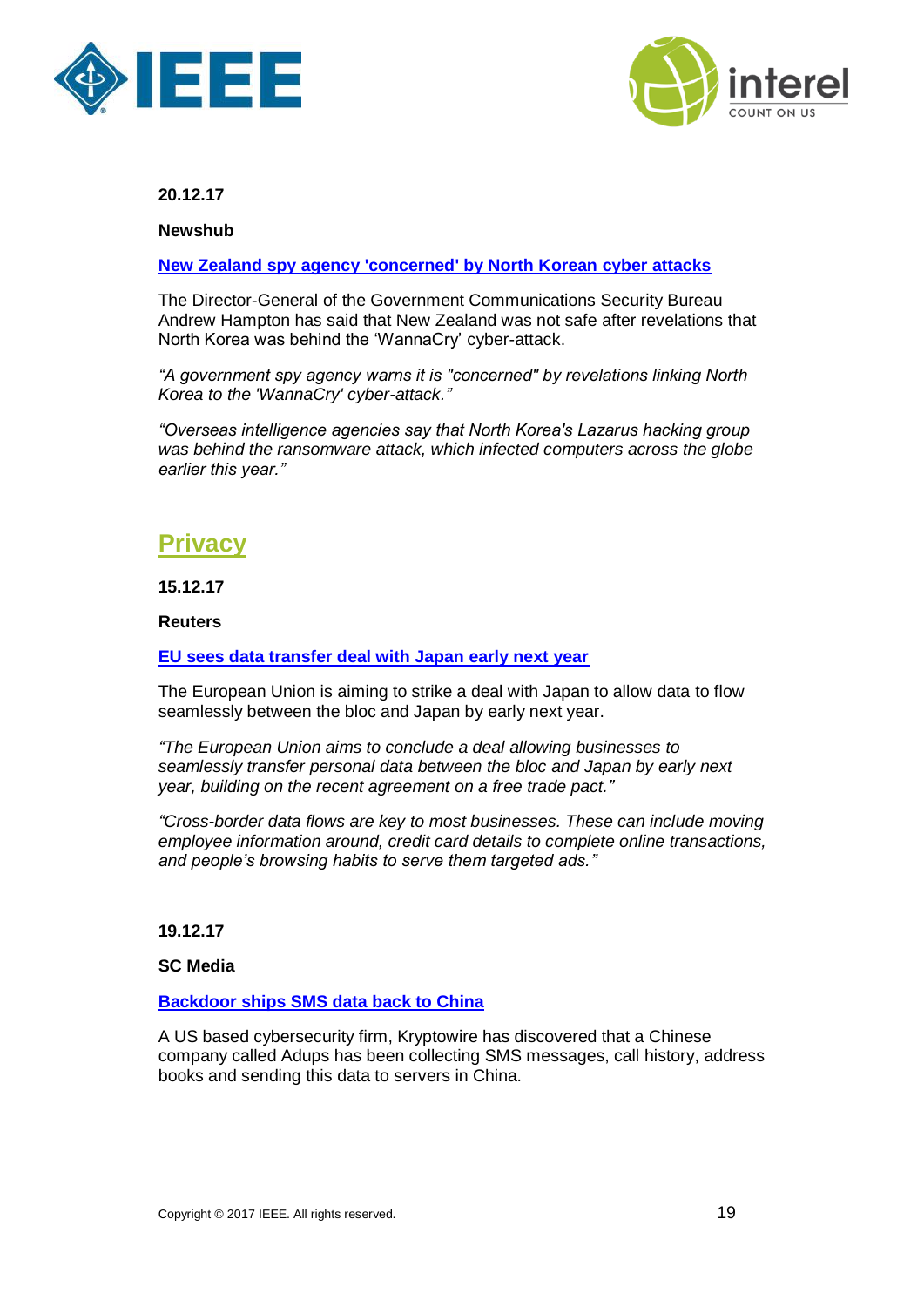



*"A firmware code created by a Chinese company called Adups has been found to be collecting vasts amount of user information and sending it to servers located in China according to US cyber-security firm Kryptowire.*

*Kryptowire says that the backdoor code was collecting SMS messages, call history, address books, app lists, phone hardware identifiers, but it was also capable of installing new apps or updating existing ones. The backdoor code was hidden in a built-in and unremovable app, which was the component responsible for the firmware-over-the-air update (FOTA) system."*

## <span id="page-19-0"></span>**Internet Inclusion**

**13.12.17**

**China Daily**

**[Bangladesh wants China as large partner to make digital dreams come](http://www.chinadaily.com.cn/a/201712/14/WS5a320af7a3108bc8c6734ad9.html)  [true: Minister](http://www.chinadaily.com.cn/a/201712/14/WS5a320af7a3108bc8c6734ad9.html)**

Zunaid Ahmed Palak, State Minister for Bangladeshi Information and Communication Technology has said that he wants China to help build a digital Bangladesh by 2021.

*"Bangladesh wants China to be its major partner to make the country's digital dreams come true, Bangladeshi Information and Communication Technology (ICT) State Minister Zunaid Ahmed Palak said."*

*"In an exclusive interview with Xinhua recently, the minister said, "For a long, long time we have been time-tested friends and in the field of ICT we are grateful to China and the Chinese government for helping us by providing all kinds of technical and financial support for building our infrastructure."*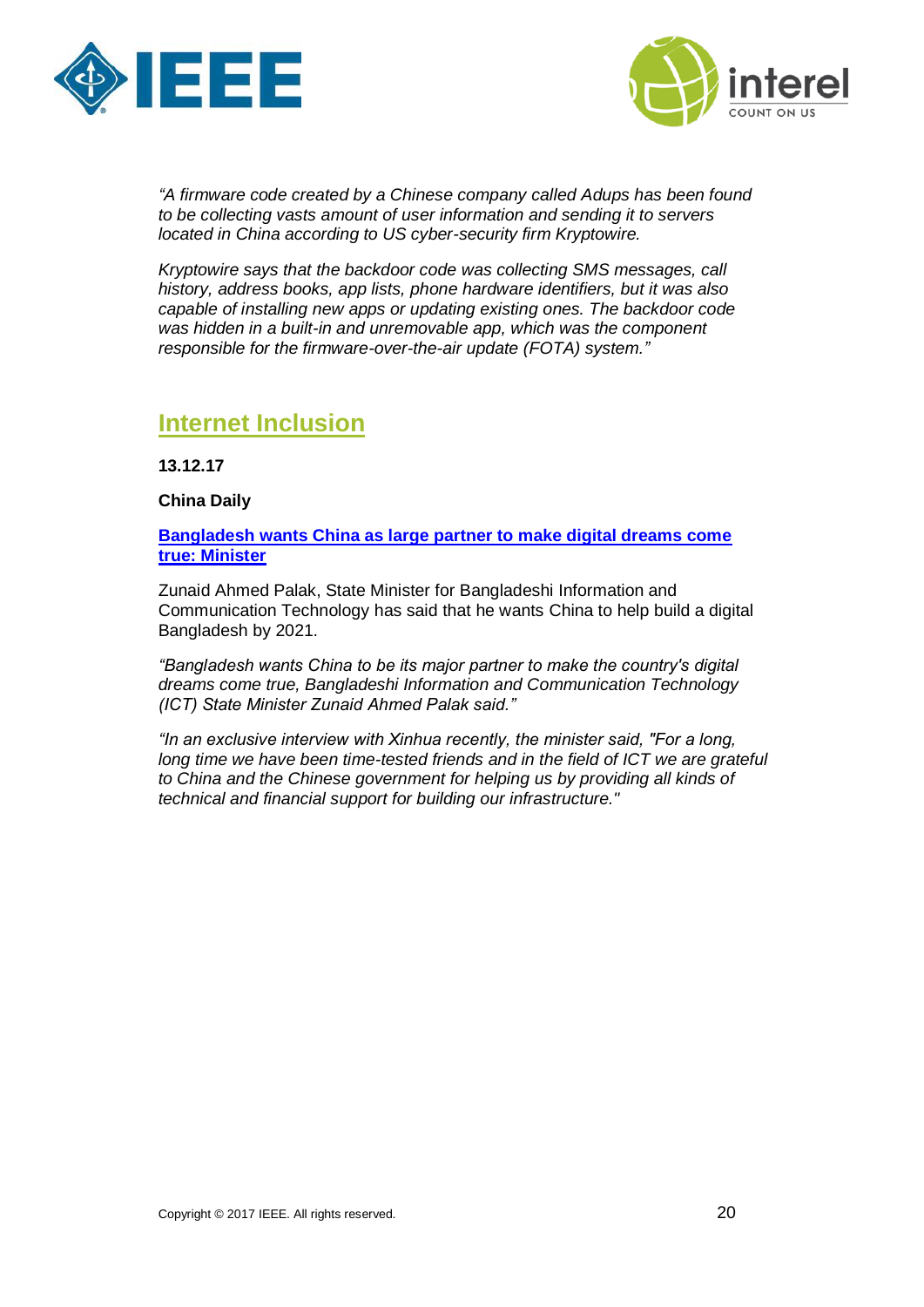



# **Rest of the World**

## <span id="page-20-1"></span><span id="page-20-0"></span>**Internet governance**

**18.12.17**

**IT News Africa** 

**[Ethiopian government blocks social media as violence spreads](http://www.itnewsafrica.com/2017/12/ethiopian-government-blocks-social-media-as-violence-spreads/)**

The Ethiopian Government has partially blocked social media platforms such as Facebook, Twitter and YouTube due to a rise in ethnic tensions and anti-Government protests**.** 

**"***The Ethiopian government has partially blocked internet access in the country following the spread of violence across the country. According to a report by* [Quartz](https://qz.com/1157890/oromo-protests-ethiopia-has-blocked-social-media-sites-facebook-twitter-and-youtube/)*, citizens have been unable to reliably reach social media platforms such as Facebook, Twitter, and YouTube since Tuesday, 12 December 2017."*

*"There has been unrest in the East African country were clashes between different ethnic groups in the Oromiya region has claimed the lives of 61 people."*

**18.12.17**

## **Reuters**

**[Kaspersky Lab asks court to overturn U.S. government software ban](https://www.reuters.com/article/us-usa-cyber-kasperskylab/kaspersky-lab-asks-court-to-overturn-u-s-government-software-ban-idUSKBN1EC2CK)**

Moscow based Kaspersky Lab has urged the US federal court to overturn the Government's decision to ban Kaspersky products in Federal departments and agencies.

"*Moscow-based security software maker Kaspersky Lab said on Monday it has asked a U.S. federal court to overturn a Trump administration ban on use of its products in government networks, saying the move deprived the company of due process."*

*"The Department of Homeland Security (DHS) in September issued a directive ordering civilian government agencies to remove Kaspersky software from their networks within 90 days. It came amid mounting concern among U.S. officials that the software could enable Russian espionage and threaten national security."*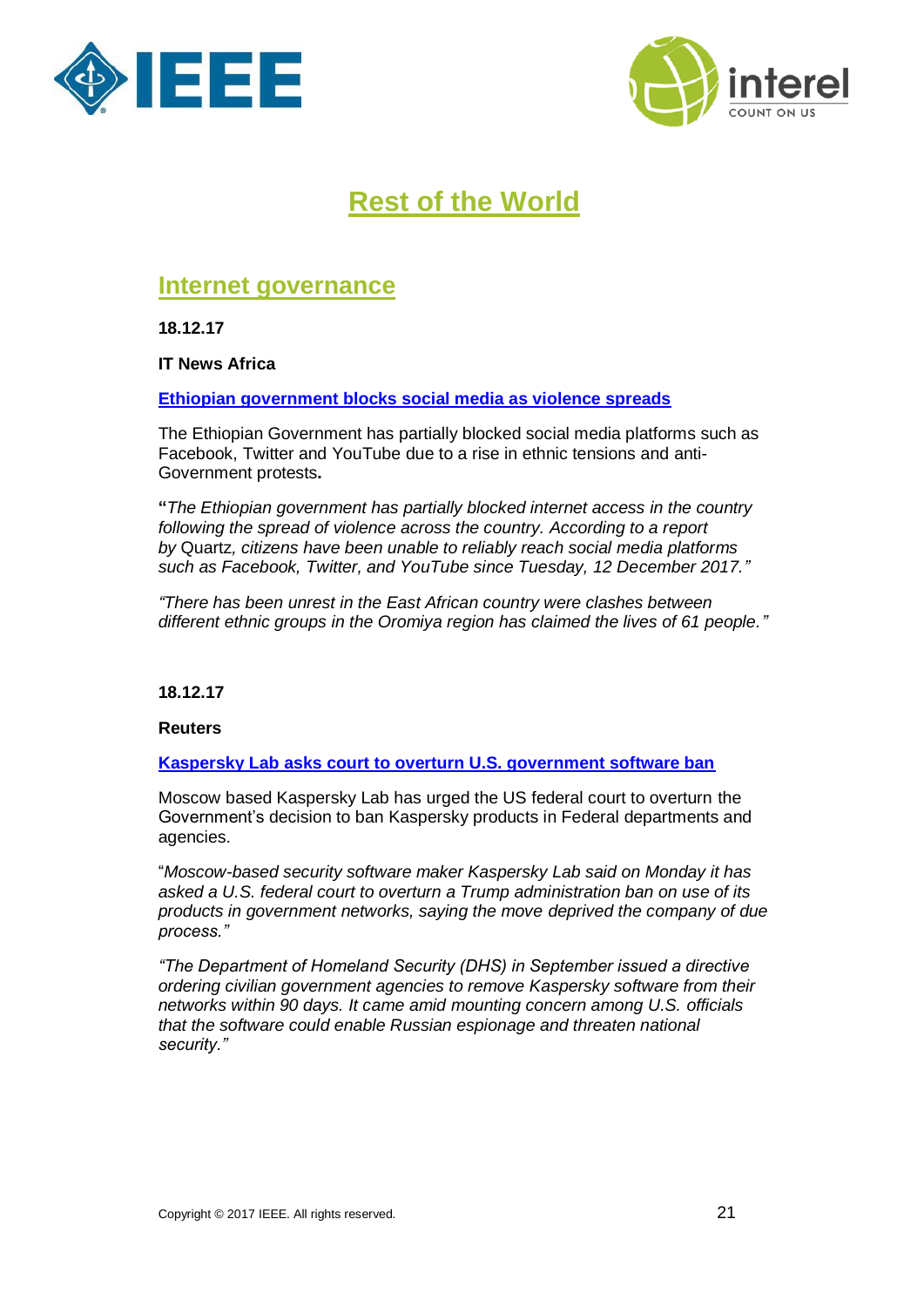



## <span id="page-21-0"></span>**Cybersecurity**

**14.12.17**

**Guardian**

## **[Russia could cut off internet to Nato countries, British military chief warns](https://www.theguardian.com/world/2017/dec/14/russia-could-cut-off-internet-to-nato-countries-british-military-chief-warns)**

UK Air Chief Marshall Peach chair of the NATO military committee has warned that Russia could cut off internet communications to the UK and NATO nations after Russian ships were spotted close to underwater cables in the Atlantic.

*"*[Russia](https://www.theguardian.com/world/russia) *could pose a major threat to the UK and other Nato nations by cutting underwater cables essential for international commerce and the internet, the chief of the British defence staff, Sir Stuart Peach, has warned."*

*"Russian ships have been regularly spotted close to the Atlantic cables that carry communications between the US and* [Europe](https://www.theguardian.com/world/europe-news) *and elsewhere around the world."*

**20.12.17**

### **Newshub**

### **[New Zealand spy agency 'concerned' by North Korean cyber attacks](http://www.newshub.co.nz/home/new-zealand/2017/12/new-zealand-spy-agency-concerned-by-north-korean-cyber-attacks.html)**

The Director-General of the Government Communications Security Bureau Andrew Hampton has said that New Zealand was not safe after revelations that North Korea was behind the 'WannaCry' cyber-attack.

*"A government spy agency warns it is "concerned" by revelations linking North Korea to the 'WannaCry' cyber-attack."*

*"Overseas intelligence agencies say that North Korea's Lazarus hacking group was behind the ransomware attack, which infected computers across the globe earlier this year."*

**21.12.17**

**Telegraph**

**[GCHQ: British cyberweapons could paralyse hostile states](https://www.thetimes.co.uk/edition/news/gchq-british-cyberweapons-could-paralyse-hostile-states-zbcm3mdbt?utm_source=newsletter&utm_campaign=newsletter_119&utm_medium=email&utm_content=119_December%2021,%202017&CMP=TNLEmail_118918_2690642_119)**

Britain has developed sophisticated cyberweapons capable of crippling a hostile state, GCHQ has revealed amid warnings that Russia is launching more [aggressive online attacks.](http://links.info2.news.co.uk/ctt?kn=10&ms=MjY5MDY0MgS2&r=NTkyMTE2Mjg5NjgS1&b=0&j=OTMwOTIzMDc0S0&mt=1&rt=0)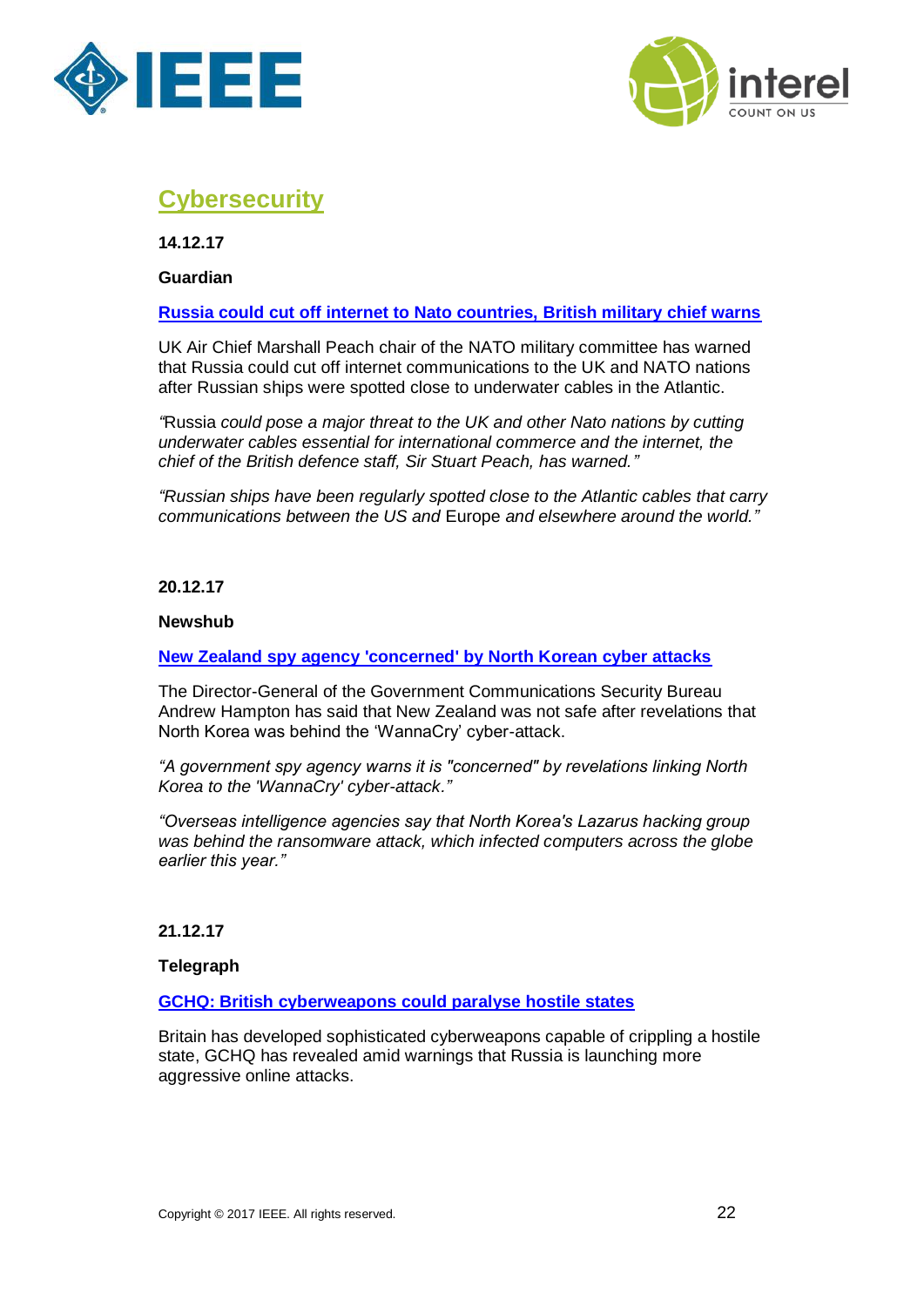



*"Britain has developed sophisticated cyberweapons capable of crippling a hostile state, GCHQ has revealed amid warnings that Russia is launching more aggressive online attacks."*

*"Assaults on US central command, Twitter accounts and a French TV network, made to look like Islamist attacks, appear to have been Russia "ostentatiously flexing its muscles towards the West", parliament's intelligence and security committee (ISC) has been told."*

## <span id="page-22-0"></span>**Privacy**

*No new items of relevance*

## <span id="page-22-1"></span>**Internet Inclusion**

**14.12.17**

**IT News Africa**

**[New reports highlight talent gaps that exist in Africa's Fintech landscape](http://www.itnewsafrica.com/2017/12/new-reports-highlight-talent-gaps-that-exist-in-africas-fintech-landscape/)**

The Digital Frontiers Institute based in Cape Town, South Africa, have published two reports which aim to help businesses reduce the human talent gaps in Africa's Fintech landscape.

*"The Digital Frontiers Institute (DFI) has released two* [new reports](https://digitalfrontiersinstitute.org/the-institute/2017/12/08/explore-africas-fintech-talent-landscape-digital-frontiers-institute/) *that aim to provide better understand and address human talent gaps that exist in Africa's Fintech landscape."* 

*"The 2017 Fintech Talent Africa Leadership and Employee Engagement Report and the 2017 Fintech Talent Africa Compensation Report provide data and insights for business leaders and entrepreneurs to help attract and retain the best people in Africa's increasingly competitive financial technology industry."*

## **14.12.17**

**IT News Africa** 

**[BCX to invest \\$7.5 million into South African digital skills](http://www.itnewsafrica.com/2017/12/bcx-to-invest-7-5-million-into-south-african-digital-skills/)**

BCX, Africa's leading premier ICT solutions and service provider has announced that it will invest \$7.5 million to help close the digital skills gap in South Africa.

*"On Thursday 14 December 2017, BCX announced that it will be investing \$7.5 million (R100 million) to grow scarce digital skills in ICT infrastructure and*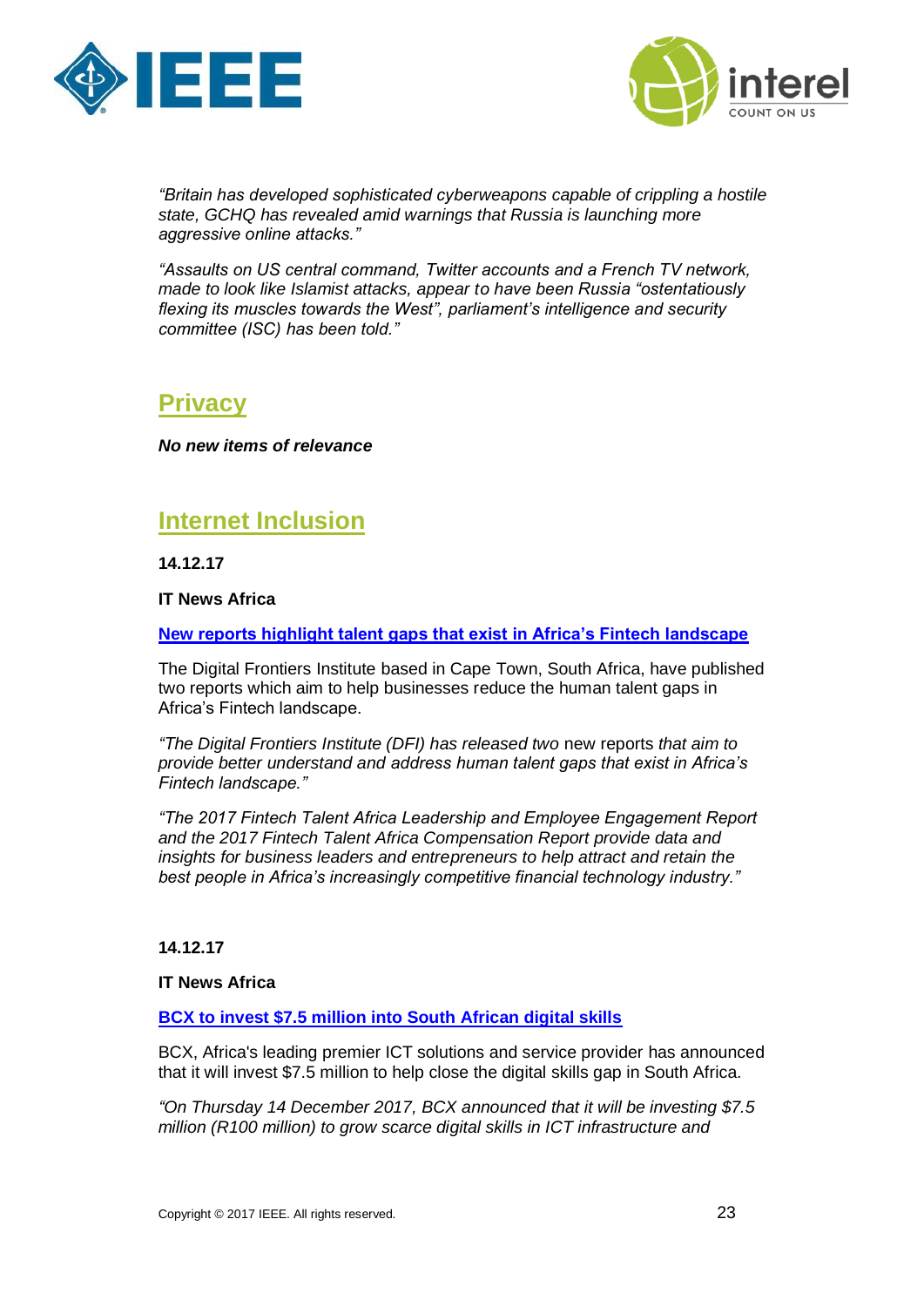



*software programming alongside cybersecurity, Fintech and artificial intelligence over three years in partnership with the Cape Innovation and Technology Initiative (CiTi) in South Africa."*

*"The three-year project will be called CiTiX- Futured by BCX. In the project BCX and CiTi will train a minimum of 250 candidates each year in industry-led digital skills using CiTi's CapaCiTi programme skills development and job readiness methodology."*

**20.12.17**

**Guardian**

**[Nigeria, other SSA countries to experience 5G by 2022](http://guardian.ng/technology/nigeria-other-ssa-countries-to-experience-5g-by-2022/)**

The Ericsson Mobility Report has found that Nigeria and other sub-Saharan African countries will have 5G subscriptions by 2022.

*"With the International Telecommunications Union (ITU) targeting 2019 to standardise Fifth-Generation networks (5G), Ericsson Mobility Report, has predicted that Nigeria and other countries in sub-Saharan Africa will witness their first 5G subscriptions by 2022."*

*"The November edition of Ericsson Mobility Report revealed that the number of 5G subscriptions in SSA is expected to reach two million by 2023."*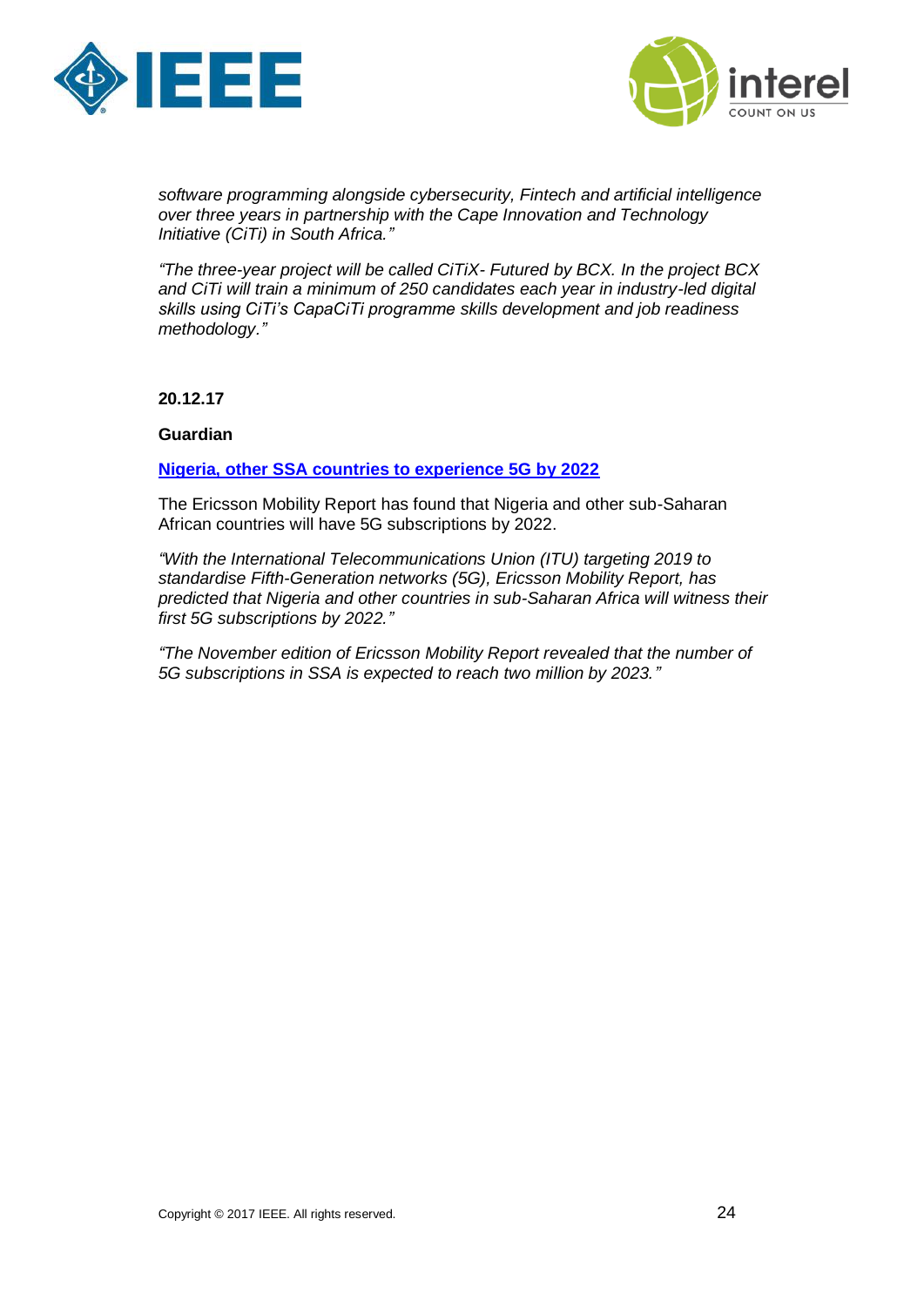



# **Global Institutions**

<span id="page-24-0"></span>**14.12.17**

**Guardian**

### **[Russia could cut off internet to Nato countries, British military chief warns](https://www.theguardian.com/world/2017/dec/14/russia-could-cut-off-internet-to-nato-countries-british-military-chief-warns)**

UK Air Chief Marshall Peach chair of the NATO military committee has warned that Russia could cut off internet communications to the UK and NATO nations after Russian ships were spotted close to underwater cables in the Atlantic.

*"*[Russia](https://www.theguardian.com/world/russia) *could pose a major threat to the UK and other Nato nations by cutting underwater cables essential for international commerce and the internet, the chief of the British defence staff, Sir Stuart Peach, has warned."*

*"Russian ships have been regularly spotted close to the Atlantic cables that carry communications between the US and* [Europe](https://www.theguardian.com/world/europe-news) *and elsewhere around the world."*

**15.12.17**

## **SC Medi[a](https://www.scmagazineuk.com/europe-creates-new-security-body-separate-from-nato--uk-not-included/article/718849/)**

### **[Europe creates new security body separate from Nato -](https://www.scmagazineuk.com/europe-creates-new-security-body-separate-from-nato--uk-not-included/article/718849/) UK not included**

The EU has created a new security body named PESCO for its members, excluding Malta, Denmark and the UK, as an alternative to NATO resources. The body will allow member states to collaborate on matters of defence and cybersecurity.

*"To be known as PESCO, the body will allow member states to jointly develop military capabilities, invest in shared projects and enhance their respective armed forces."*

*"In response to major challenges threatening the EU's security, particularly hybrid and information warfare, proliferation of weapons of mass destruction, terrorism, conflicts in the Eastern and Southern neighbourhood as well as proxy wars the European Council this week agreed the creation of a new European defence and security cooperation network."*